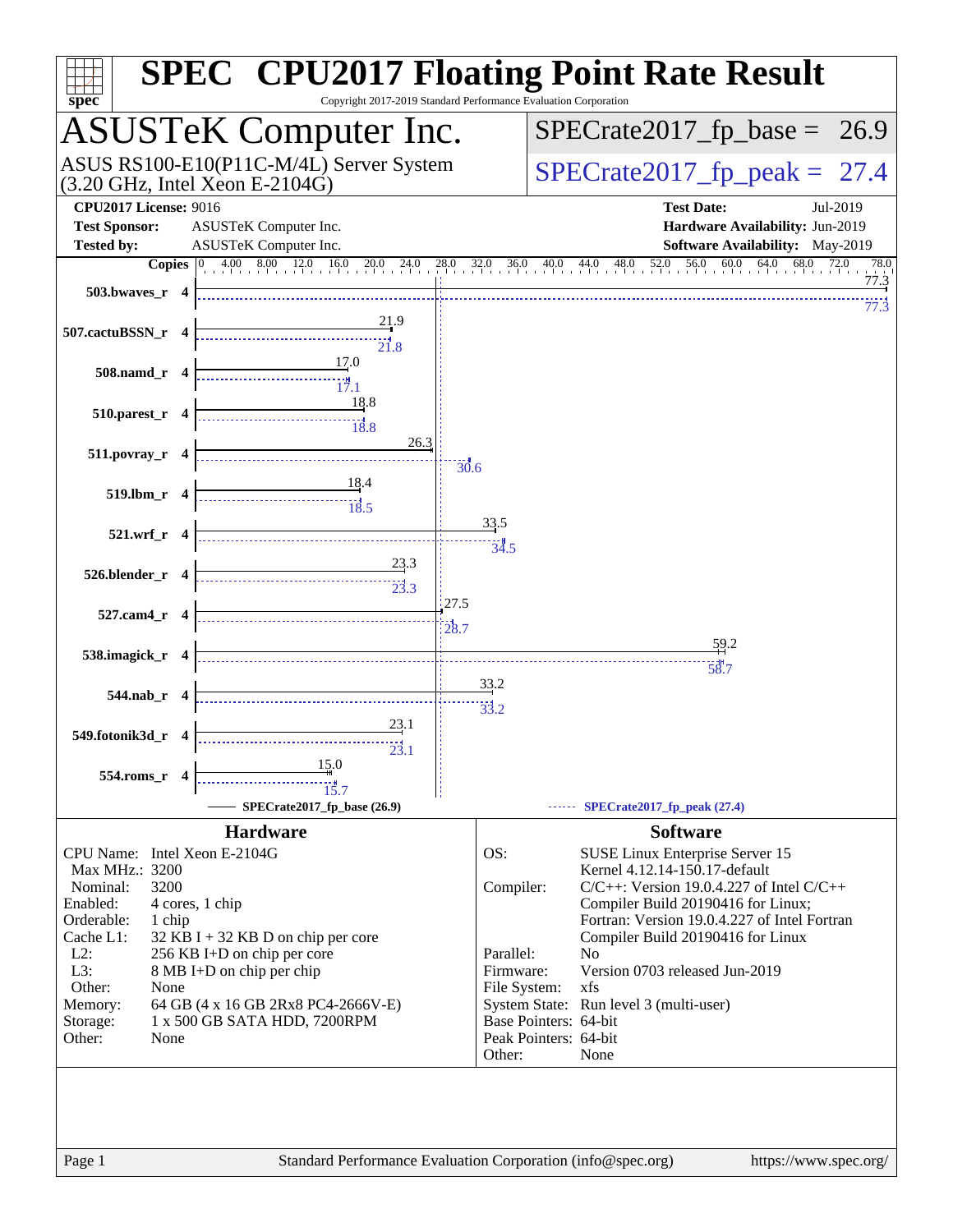

Copyright 2017-2019 Standard Performance Evaluation Corporation

# ASUSTeK Computer Inc.

 $(3.20 \text{ GHz}, \text{Intel Xeon E-2104G})$ ASUS RS100-E10(P11C-M/4L) Server System  $\sqrt{(3.20 \text{ GHz})}$  [SPECrate2017\\_fp\\_peak =](http://www.spec.org/auto/cpu2017/Docs/result-fields.html#SPECrate2017fppeak) 27.4

 $SPECTate2017_fp\_base = 26.9$ 

**[CPU2017 License:](http://www.spec.org/auto/cpu2017/Docs/result-fields.html#CPU2017License)** 9016 **[Test Date:](http://www.spec.org/auto/cpu2017/Docs/result-fields.html#TestDate)** Jul-2019

**[Test Sponsor:](http://www.spec.org/auto/cpu2017/Docs/result-fields.html#TestSponsor)** ASUSTeK Computer Inc. **[Hardware Availability:](http://www.spec.org/auto/cpu2017/Docs/result-fields.html#HardwareAvailability)** Jun-2019

**[Tested by:](http://www.spec.org/auto/cpu2017/Docs/result-fields.html#Testedby)** ASUSTeK Computer Inc. **[Software Availability:](http://www.spec.org/auto/cpu2017/Docs/result-fields.html#SoftwareAvailability)** May-2019

### **[Results Table](http://www.spec.org/auto/cpu2017/Docs/result-fields.html#ResultsTable)**

|                          | <b>Base</b>   |                |       |                |       | <b>Peak</b>    |       |                |                |              |                |              |                |              |
|--------------------------|---------------|----------------|-------|----------------|-------|----------------|-------|----------------|----------------|--------------|----------------|--------------|----------------|--------------|
| <b>Benchmark</b>         | <b>Copies</b> | <b>Seconds</b> | Ratio | <b>Seconds</b> | Ratio | <b>Seconds</b> | Ratio | <b>Copies</b>  | <b>Seconds</b> | <b>Ratio</b> | <b>Seconds</b> | <b>Ratio</b> | <b>Seconds</b> | <b>Ratio</b> |
| 503.bwaves r             | 4             | 519            | 77.3  | 519            | 77.3  | 518            | 77.4  | 4              | 519            | 77.3         | 519            | 77.3         | 519            | 77.3         |
| 507.cactuBSSN r          | 4             | 232            | 21.8  | 231            | 21.9  | 231            | 21.9  | 4              | 233            | 21.7         | 233            | 21.8         | 232            | 21.8         |
| $508$ .namd $r$          | 4             | 224            | 17.0  | 224            | 17.0  | 223            | 17.0  | 4              | 225            | 16.9         | 221            | 17.2         | 222            | 17.1         |
| $510$ .parest r          | 4             | 555            | 18.8  | 556            | 18.8  | 557            | 18.8  | 4              | 555            | 18.9         | 558            | 18.8         | 556            | 18.8         |
| 511.povray_r             | 4             | 353            | 26.4  | 355            | 26.3  | 355            | 26.3  | 4              | 304            | 30.7         | 305            | 30.6         | 306            | 30.5         |
| 519.1bm_r                | 4             | 230            | 18.4  | 230            | 18.3  | 230            | 18.4  | 4              | 228            | 18.5         | 229            | 18.5         | 229            | 18.4         |
| $521$ .wrf r             | 4             | 267            | 33.5  | 268            | 33.5  | 268            | 33.5  | 4              | 260            | 34.5         | 259            | 34.5         | 261            | 34.3         |
| 526.blender_r            | 4             | 261            | 23.4  | 261            | 23.3  | 261            | 23.3  | 4              | 261            | 23.3         | 261            | 23.3         | 261            | 23.4         |
| $527$ .cam $4 \text{ r}$ | 4             | 254            | 27.6  | 254            | 27.5  | 254            | 27.5  | 4              | 244            | 28.7         | 243            | 28.8         | 244            | 28.7         |
| 538.imagick_r            | 4             | 168            | 59.2  | 170            | 58.4  | 168            | 59.3  | $\overline{4}$ | 170            | 58.5         | 168            | 59.1         | 169            | 58.7         |
| $544$ .nab_r             | 4             | 203            | 33.2  | 203            | 33.2  | 203            | 33.2  | 4              | 203            | 33.2         | 203            | 33.2         | 203            | 33.2         |
| 549.fotonik3d r          | 4             | 675            | 23.1  | 676            | 23.1  | 676            | 23.1  | 4              | 675            | 23.1         | 675            | 23.1         | 676            | 23.1         |
| 554.roms r               | 4             | 419            | 15.2  | 423            | 15.0  | 431            | 14.8  | 4              | 405            | 15.7         | 405            | 15.7         | 408            | 15.6         |
| $SPECrate2017$ fp base = |               |                |       |                |       |                |       |                |                |              |                |              |                |              |

**[SPECrate2017\\_fp\\_peak =](http://www.spec.org/auto/cpu2017/Docs/result-fields.html#SPECrate2017fppeak) 27.4**

Results appear in the [order in which they were run](http://www.spec.org/auto/cpu2017/Docs/result-fields.html#RunOrder). Bold underlined text [indicates a median measurement](http://www.spec.org/auto/cpu2017/Docs/result-fields.html#Median).

### **[Submit Notes](http://www.spec.org/auto/cpu2017/Docs/result-fields.html#SubmitNotes)**

 The taskset mechanism was used to bind copies to processors. The config file option 'submit' was used to generate taskset commands to bind each copy to a specific processor. For details, please see the config file.

### **[Operating System Notes](http://www.spec.org/auto/cpu2017/Docs/result-fields.html#OperatingSystemNotes)**

Stack size set to unlimited using "ulimit -s unlimited"

#### **[General Notes](http://www.spec.org/auto/cpu2017/Docs/result-fields.html#GeneralNotes)**

Environment variables set by runcpu before the start of the run: LD\_LIBRARY\_PATH = "/spec2017\_19u4/lib/intel64"

 Binaries compiled on a system with 1x Intel Core i9-799X CPU + 32GB RAM memory using Redhat Enterprise Linux 7.5 Transparent Huge Pages enabled by default Prior to runcpu invocation Filesystem page cache synced and cleared with: sync; echo 3> /proc/sys/vm/drop\_caches Yes: The test sponsor attests, as of date of publication, that CVE-2017-5754 (Meltdown) is mitigated in the system as tested and documented. Yes: The test sponsor attests, as of date of publication, that CVE-2017-5753 (Spectre variant 1)

**(Continued on next page)**

| Page 2 | Standard Performance Evaluation Corporation (info@spec.org) | https://www.spec.org/ |
|--------|-------------------------------------------------------------|-----------------------|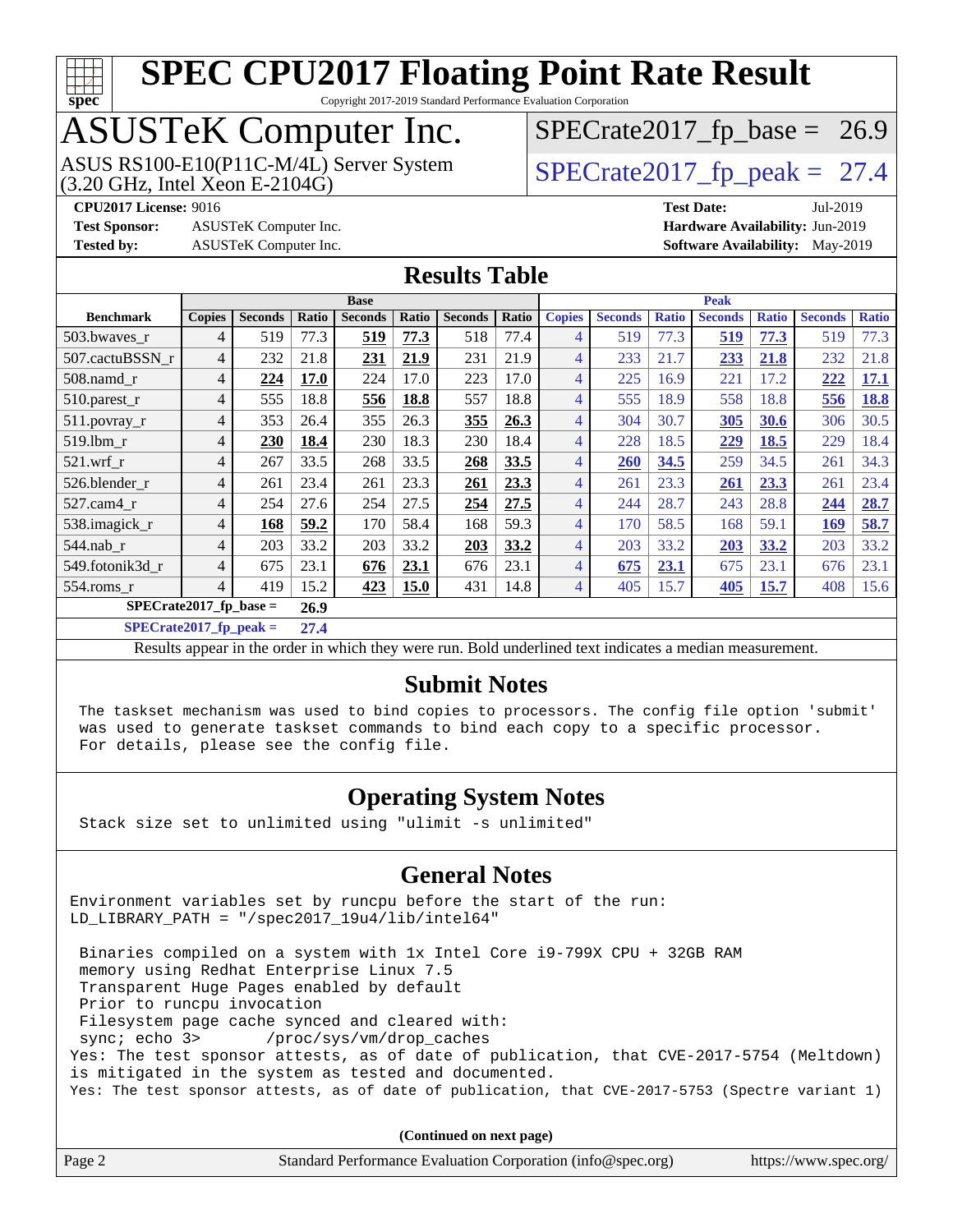

Copyright 2017-2019 Standard Performance Evaluation Corporation

### ASUSTeK Computer Inc.

(3.20 GHz, Intel Xeon E-2104G) ASUS RS100-E10(P11C-M/4L) Server System  $\sqrt{(3.20 \text{ GHz})}$  [SPECrate2017\\_fp\\_peak =](http://www.spec.org/auto/cpu2017/Docs/result-fields.html#SPECrate2017fppeak) 27.4

 $SPECTate2017_fp\_base = 26.9$ 

**[Test Sponsor:](http://www.spec.org/auto/cpu2017/Docs/result-fields.html#TestSponsor)** ASUSTeK Computer Inc. **[Hardware Availability:](http://www.spec.org/auto/cpu2017/Docs/result-fields.html#HardwareAvailability)** Jun-2019 **[Tested by:](http://www.spec.org/auto/cpu2017/Docs/result-fields.html#Testedby)** ASUSTeK Computer Inc. **[Software Availability:](http://www.spec.org/auto/cpu2017/Docs/result-fields.html#SoftwareAvailability)** May-2019

**[CPU2017 License:](http://www.spec.org/auto/cpu2017/Docs/result-fields.html#CPU2017License)** 9016 **[Test Date:](http://www.spec.org/auto/cpu2017/Docs/result-fields.html#TestDate)** Jul-2019

#### **[General Notes \(Continued\)](http://www.spec.org/auto/cpu2017/Docs/result-fields.html#GeneralNotes)**

is mitigated in the system as tested and documented. Yes: The test sponsor attests, as of date of publication, that CVE-2017-5715 (Spectre variant 2) is mitigated in the system as tested and documented.

#### **[Platform Notes](http://www.spec.org/auto/cpu2017/Docs/result-fields.html#PlatformNotes)**

Page 3 Standard Performance Evaluation Corporation [\(info@spec.org\)](mailto:info@spec.org) <https://www.spec.org/> BIOS Configuration: VT-d = Disabled AES = Disabled Race to Halt (RTH) = Disabled Sysinfo program /spec2017\_19u4/bin/sysinfo Rev: r5974 of 2018-05-19 9bcde8f2999c33d61f64985e45859ea9 running on linux-ngvl Fri Jul 5 18:31:06 2019 SUT (System Under Test) info as seen by some common utilities. For more information on this section, see <https://www.spec.org/cpu2017/Docs/config.html#sysinfo> From /proc/cpuinfo model name : Intel(R) Xeon(R) E-2104G CPU @ 3.20GHz 1 "physical id"s (chips) 4 "processors" cores, siblings (Caution: counting these is hw and system dependent. The following excerpts from /proc/cpuinfo might not be reliable. Use with caution.) cpu cores : 4 siblings : 4 physical 0: cores 0 1 2 3 From lscpu: Architecture: x86\_64 CPU op-mode(s): 32-bit, 64-bit Byte Order: Little Endian  $CPU(s):$  4 On-line CPU(s) list: 0-3 Thread(s) per core: 1 Core(s) per socket: 4 Socket(s): 1 NUMA node(s): 1 Vendor ID: GenuineIntel CPU family: 6<br>Model: 158 Model:<br>Model name:  $Intel(R)$  Xeon $(R)$  E-2104G CPU @ 3.20GHz Stepping: 10 CPU MHz: 3200.000 CPU max MHz: 3200.0000 CPU min MHz: 800.0000 **(Continued on next page)**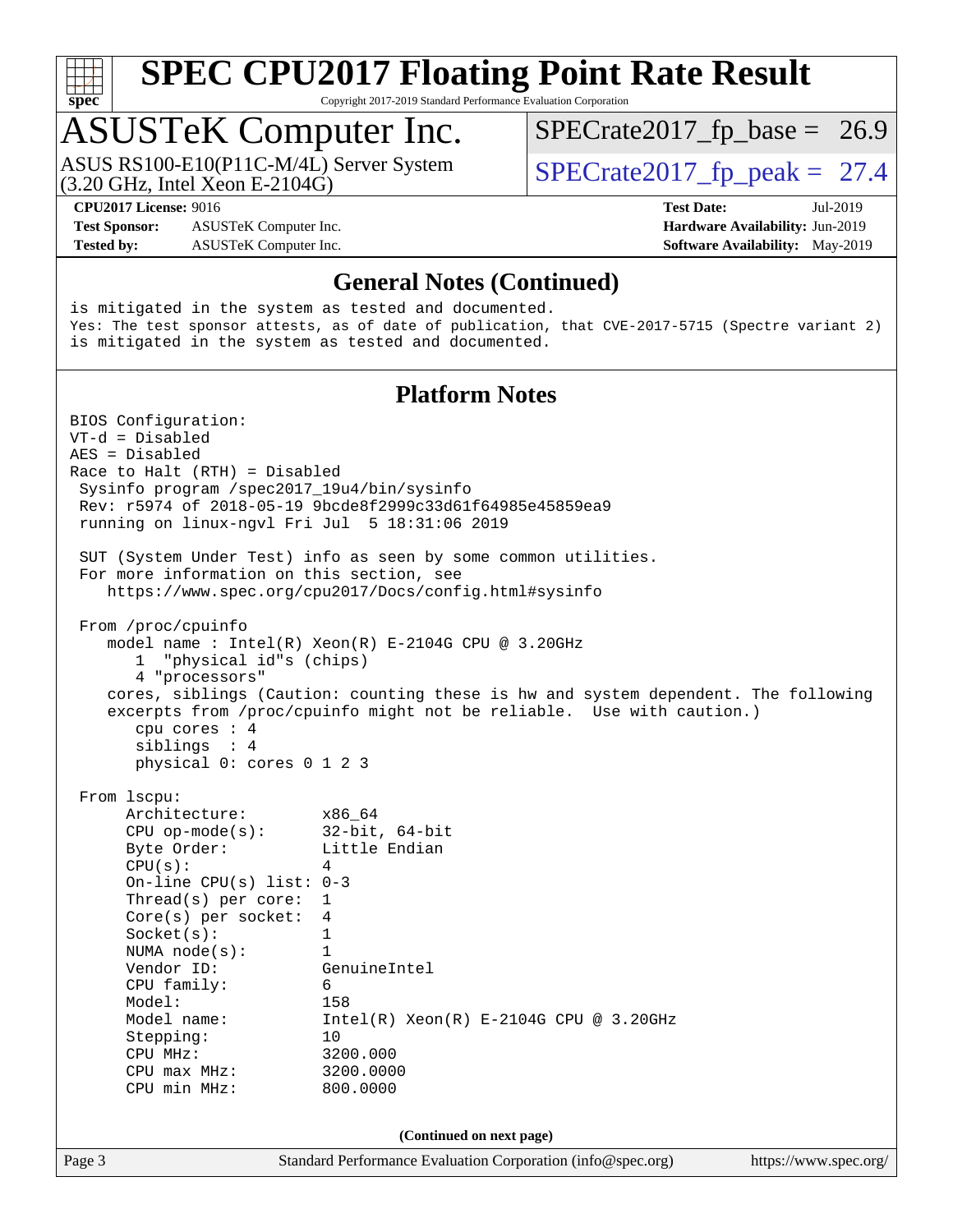

Copyright 2017-2019 Standard Performance Evaluation Corporation

# ASUSTeK Computer Inc.

(3.20 GHz, Intel Xeon E-2104G) ASUS RS100-E10(P11C-M/4L) Server System  $\sqrt{(3.20 \text{ GHz})}$  [SPECrate2017\\_fp\\_peak =](http://www.spec.org/auto/cpu2017/Docs/result-fields.html#SPECrate2017fppeak) 27.4

 $SPECTate2017_fp\_base = 26.9$ 

**[Test Sponsor:](http://www.spec.org/auto/cpu2017/Docs/result-fields.html#TestSponsor)** ASUSTeK Computer Inc. **[Hardware Availability:](http://www.spec.org/auto/cpu2017/Docs/result-fields.html#HardwareAvailability)** Jun-2019 **[Tested by:](http://www.spec.org/auto/cpu2017/Docs/result-fields.html#Testedby)** ASUSTeK Computer Inc. **[Software Availability:](http://www.spec.org/auto/cpu2017/Docs/result-fields.html#SoftwareAvailability)** May-2019

**[CPU2017 License:](http://www.spec.org/auto/cpu2017/Docs/result-fields.html#CPU2017License)** 9016 **[Test Date:](http://www.spec.org/auto/cpu2017/Docs/result-fields.html#TestDate)** Jul-2019

#### **[Platform Notes \(Continued\)](http://www.spec.org/auto/cpu2017/Docs/result-fields.html#PlatformNotes)**

| BogoMIPS:          | 6384.00  |  |  |
|--------------------|----------|--|--|
| Virtualization:    | $VT - x$ |  |  |
| $L1d$ cache:       | 32K      |  |  |
| $L1i$ cache:       | 32K      |  |  |
| $L2$ cache:        | 256K     |  |  |
| $L3$ cache:        | 8192K    |  |  |
| NUMA node0 CPU(s): | $0 - 3$  |  |  |
| Flvars:            | Enu wme  |  |  |

Flags: fpu vme de pse tsc msr pae mce cx8 apic sep mtrr pge mca cmov pat pse36 clflush dts acpi mmx fxsr sse sse2 ss ht tm pbe syscall nx pdpe1gb rdtscp lm constant\_tsc art arch\_perfmon pebs bts rep\_good nopl xtopology nonstop\_tsc cpuid aperfmperf tsc\_known\_freq pni pclmulqdq dtes64 monitor ds\_cpl vmx smx est tm2 ssse3 sdbg fma cx16 xtpr pdcm pcid sse4\_1 sse4\_2 x2apic movbe popcnt tsc\_deadline\_timer xsave avx f16c rdrand lahf\_lm abm 3dnowprefetch cpuid\_fault epb invpcid\_single pti ssbd ibrs ibpb stibp tpr\_shadow vnmi flexpriority ept vpid fsgsbase tsc\_adjust bmi1 hle avx2 smep bmi2 erms invpcid rtm mpx rdseed adx smap clflushopt intel\_pt xsaveopt xsavec xgetbv1 xsaves dtherm arat pln pts hwp hwp\_notify hwp\_act\_window hwp\_epp flush\_l1d

 /proc/cpuinfo cache data cache size : 8192 KB

 From numactl --hardware WARNING: a numactl 'node' might or might not correspond to a physical chip. available: 1 nodes (0)

 node 0 cpus: 0 1 2 3 node 0 size: 64323 MB node 0 free: 63836 MB node distances: node 0 0: 10

 From /proc/meminfo MemTotal: 65867300 kB HugePages\_Total: 0 Hugepagesize: 2048 kB

 From /etc/\*release\* /etc/\*version\* os-release: NAME="SLES" VERSION="15" VERSION\_ID="15" PRETTY\_NAME="SUSE Linux Enterprise Server 15" ID="sles" ID\_LIKE="suse" ANSI\_COLOR="0;32" CPE\_NAME="cpe:/o:suse:sles:15"

**(Continued on next page)**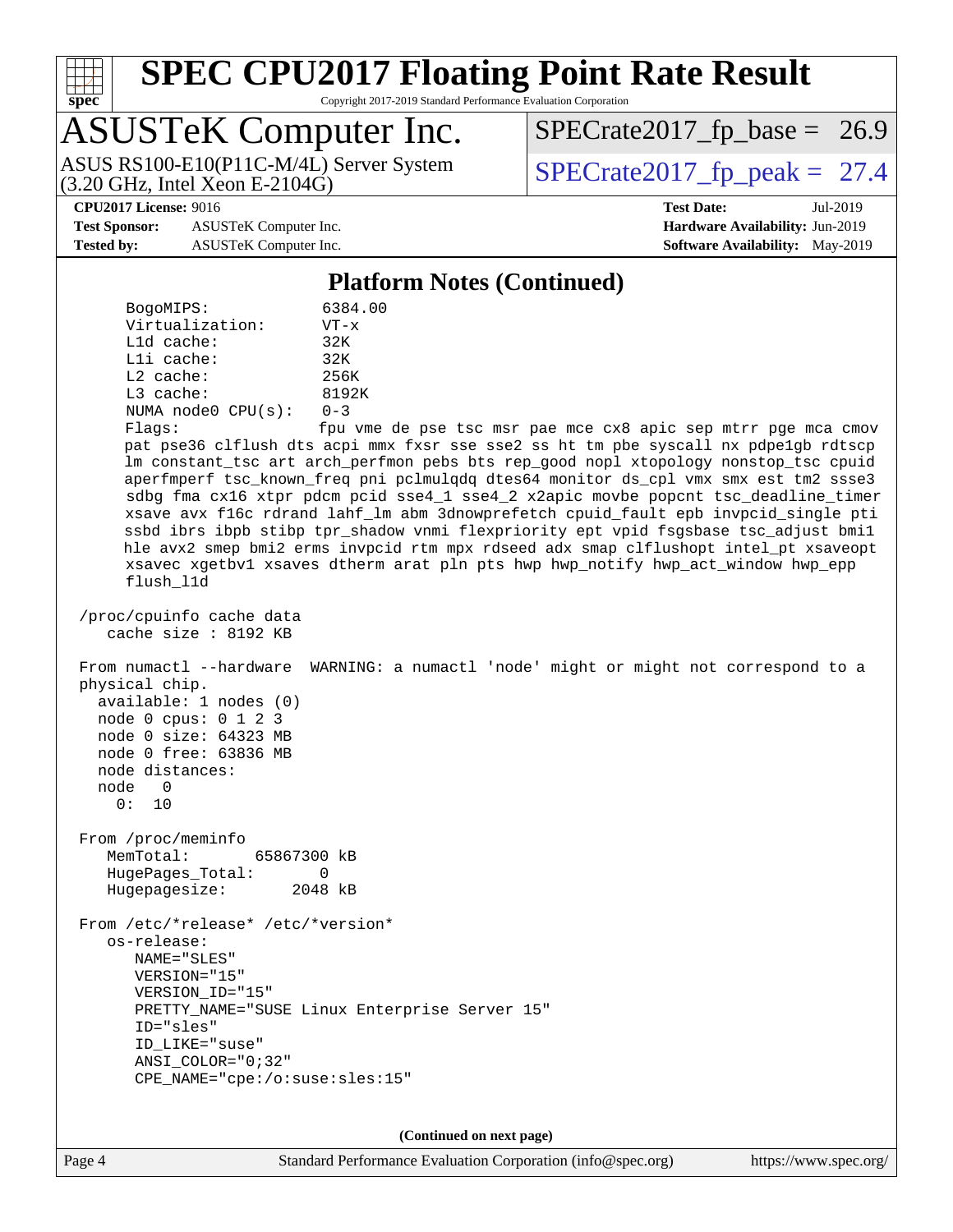

Copyright 2017-2019 Standard Performance Evaluation Corporation

### ASUSTeK Computer Inc.

 $(3.20 \text{ GHz}, \text{Intel Xeon E-2104G})$ ASUS RS100-E10(P11C-M/4L) Server System  $\overline{SPECrate2017\_fp\_peak} = 27.4$ 

 $SPECTate2017_fp\_base = 26.9$ 

**[Test Sponsor:](http://www.spec.org/auto/cpu2017/Docs/result-fields.html#TestSponsor)** ASUSTeK Computer Inc. **[Hardware Availability:](http://www.spec.org/auto/cpu2017/Docs/result-fields.html#HardwareAvailability)** Jun-2019 **[Tested by:](http://www.spec.org/auto/cpu2017/Docs/result-fields.html#Testedby)** ASUSTeK Computer Inc. **[Software Availability:](http://www.spec.org/auto/cpu2017/Docs/result-fields.html#SoftwareAvailability)** May-2019

**[CPU2017 License:](http://www.spec.org/auto/cpu2017/Docs/result-fields.html#CPU2017License)** 9016 **[Test Date:](http://www.spec.org/auto/cpu2017/Docs/result-fields.html#TestDate)** Jul-2019

### **[Platform Notes \(Continued\)](http://www.spec.org/auto/cpu2017/Docs/result-fields.html#PlatformNotes)**

uname -a:

 Linux linux-ngvl 4.12.14-150.17-default #1 SMP Thu May 2 15:15:46 UTC 2019 (bf13fb8) x86\_64 x86\_64 x86\_64 GNU/Linux

Kernel self-reported vulnerability status:

 CVE-2017-5754 (Meltdown): Mitigation: PTI CVE-2017-5753 (Spectre variant 1): Mitigation: \_\_user pointer sanitization CVE-2017-5715 (Spectre variant 2): Mitigation: Full generic retpoline, IBPB: conditional, IBRS\_FW, STIBP: disabled, RSB filling

run-level 3 Jul 5 18:29

 SPEC is set to: /spec2017\_19u4 Filesystem Type Size Used Avail Use% Mounted on /dev/sda4 xfs 442G 23G 419G 6% /

 Additional information from dmidecode follows. WARNING: Use caution when you interpret this section. The 'dmidecode' program reads system data which is "intended to allow hardware to be accurately determined", but the intent may not be met, as there are frequent changes to hardware, firmware, and the "DMTF SMBIOS" standard. BIOS American Megatrends Inc. 0703 06/13/2019 Memory: 4x Samsung M391A2K43BB1-CTD 16 GB 2 rank 2667, configured at 2666

(End of data from sysinfo program)

### **[Compiler Version Notes](http://www.spec.org/auto/cpu2017/Docs/result-fields.html#CompilerVersionNotes)**

Page 5 Standard Performance Evaluation Corporation [\(info@spec.org\)](mailto:info@spec.org) <https://www.spec.org/> ============================================================================== CC 519.lbm\_r(base) 538.imagick\_r(base, peak) 544.nab\_r(base, peak) ------------------------------------------------------------------------------ Intel(R) C Intel(R) 64 Compiler for applications running on Intel(R)  $64$ , Version 19.0.4.227 Build 20190416 Copyright (C) 1985-2019 Intel Corporation. All rights reserved. ------------------------------------------------------------------------------ ============================================================================== CC 519.lbm\_r(peak) ------------------------------------------------------------------------------ Intel(R) C Intel(R) 64 Compiler for applications running on Intel(R) 64, Version 19.0.4.227 Build 20190416 Copyright (C) 1985-2019 Intel Corporation. All rights reserved. ------------------------------------------------------------------------------ ============================================================================== **(Continued on next page)**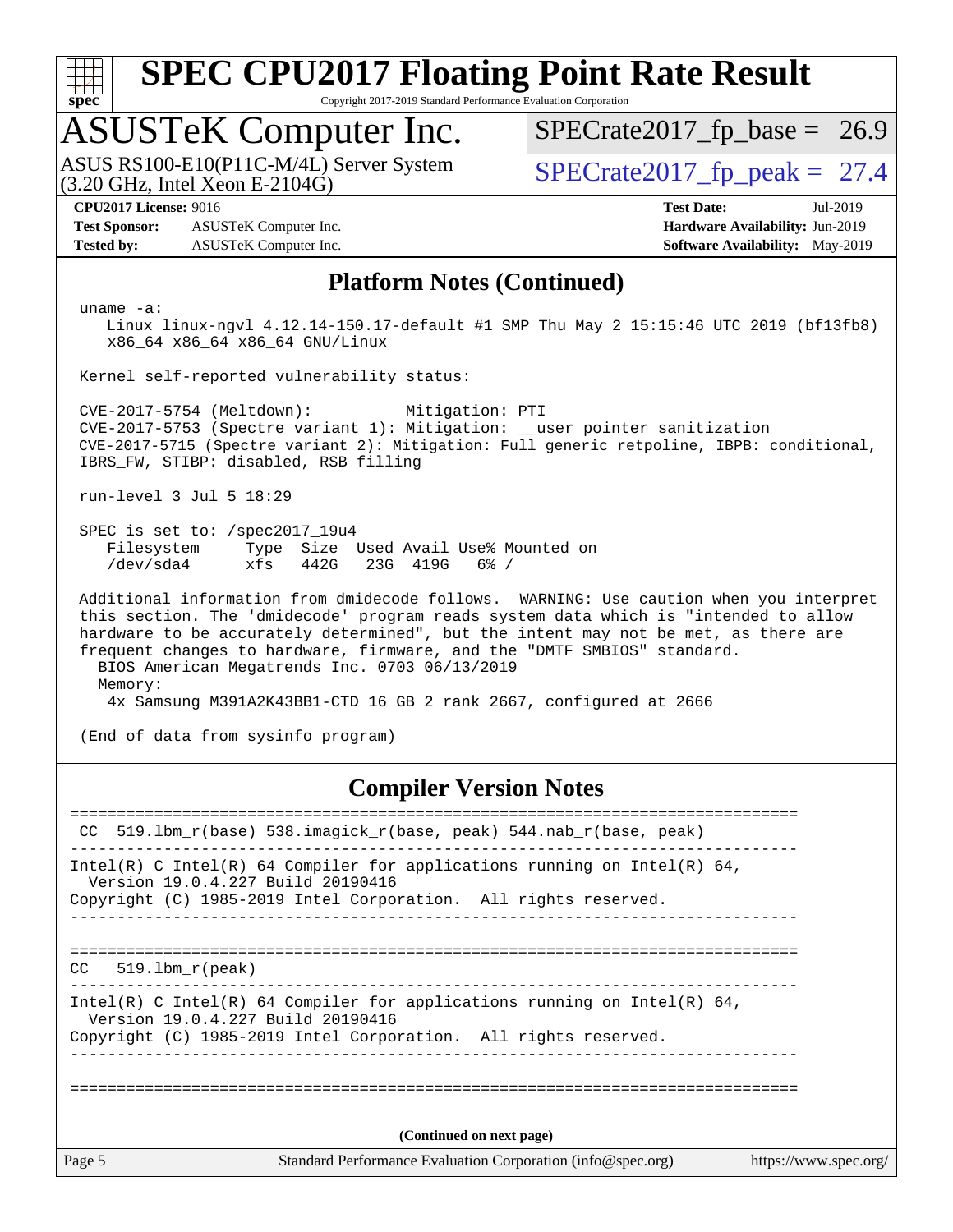

Copyright 2017-2019 Standard Performance Evaluation Corporation

### ASUSTeK Computer Inc.

ASUS RS100-E10(P11C-M/4L) Server System  $(3.20 \text{ GHz}, \text{ Intel Xeon E-2104G})$   $\big| \text{SPECrate2017\_fp\_peak} = 27.4$ 

 $SPECrate2017_fp\_base = 26.9$ 

**[Test Sponsor:](http://www.spec.org/auto/cpu2017/Docs/result-fields.html#TestSponsor)** ASUSTeK Computer Inc. **[Hardware Availability:](http://www.spec.org/auto/cpu2017/Docs/result-fields.html#HardwareAvailability)** Jun-2019 **[Tested by:](http://www.spec.org/auto/cpu2017/Docs/result-fields.html#Testedby)** ASUSTeK Computer Inc. **[Software Availability:](http://www.spec.org/auto/cpu2017/Docs/result-fields.html#SoftwareAvailability)** May-2019

**[CPU2017 License:](http://www.spec.org/auto/cpu2017/Docs/result-fields.html#CPU2017License)** 9016 **[Test Date:](http://www.spec.org/auto/cpu2017/Docs/result-fields.html#TestDate)** Jul-2019

### **[Compiler Version Notes \(Continued\)](http://www.spec.org/auto/cpu2017/Docs/result-fields.html#CompilerVersionNotes)**

| Standard Performance Evaluation Corporation (info@spec.org)<br>https://www.spec.org/<br>Page 6                                                                                                                                                                                                                                                                                                                                                           |
|----------------------------------------------------------------------------------------------------------------------------------------------------------------------------------------------------------------------------------------------------------------------------------------------------------------------------------------------------------------------------------------------------------------------------------------------------------|
| (Continued on next page)                                                                                                                                                                                                                                                                                                                                                                                                                                 |
| Intel(R) $C++$ Intel(R) 64 Compiler for applications running on Intel(R) 64,<br>Version 19.0.4.227 Build 20190416<br>Copyright (C) 1985-2019 Intel Corporation. All rights reserved.<br>Intel(R) C Intel(R) 64 Compiler for applications running on Intel(R) 64,<br>Version 19.0.4.227 Build 20190416<br>Copyright (C) 1985-2019 Intel Corporation. All rights reserved.<br>$Intel(R)$ Fortran Intel(R) 64 Compiler for applications running on Intel(R) |
| FC 507.cactuBSSN_r(base, peak)                                                                                                                                                                                                                                                                                                                                                                                                                           |
| Copyright (C) 1985-2019 Intel Corporation. All rights reserved.                                                                                                                                                                                                                                                                                                                                                                                          |
| Version 19.0.4.227 Build 20190416<br>Copyright (C) 1985-2019 Intel Corporation. All rights reserved.<br>Intel(R) C Intel(R) 64 Compiler for applications running on Intel(R) 64,<br>Version 19.0.4.227 Build 20190416                                                                                                                                                                                                                                    |
| $511. povray_r (peak)$<br>CC<br>Intel(R) C++ Intel(R) 64 Compiler for applications running on Intel(R) 64,                                                                                                                                                                                                                                                                                                                                               |
| Copyright (C) 1985-2019 Intel Corporation. All rights reserved.                                                                                                                                                                                                                                                                                                                                                                                          |
| Version 19.0.4.227 Build 20190416<br>Copyright (C) 1985-2019 Intel Corporation. All rights reserved.<br>Intel(R) C Intel(R) 64 Compiler for applications running on Intel(R) 64,<br>Version 19.0.4.227 Build 20190416                                                                                                                                                                                                                                    |
| Intel(R) $C++$ Intel(R) 64 Compiler for applications running on Intel(R) 64,                                                                                                                                                                                                                                                                                                                                                                             |
| CC 511.povray_r(base) 526.blender_r(base, peak)                                                                                                                                                                                                                                                                                                                                                                                                          |
| Intel(R) $C++$ Intel(R) 64 Compiler for applications running on Intel(R) 64,<br>Version 19.0.4.227 Build 20190416<br>Copyright (C) 1985-2019 Intel Corporation. All rights reserved.                                                                                                                                                                                                                                                                     |
| $CXXC 508.namd_r (peak)$                                                                                                                                                                                                                                                                                                                                                                                                                                 |
| __________________                                                                                                                                                                                                                                                                                                                                                                                                                                       |
| Intel(R) $C++$ Intel(R) 64 Compiler for applications running on Intel(R) 64,<br>Version 19.0.4.227 Build 20190416<br>Copyright (C) 1985-2019 Intel Corporation. All rights reserved.                                                                                                                                                                                                                                                                     |
| CXXC 508.namd_r(base) 510.parest_r(base, peak)                                                                                                                                                                                                                                                                                                                                                                                                           |
| $\frac{1}{2}$                                                                                                                                                                                                                                                                                                                                                                                                                                            |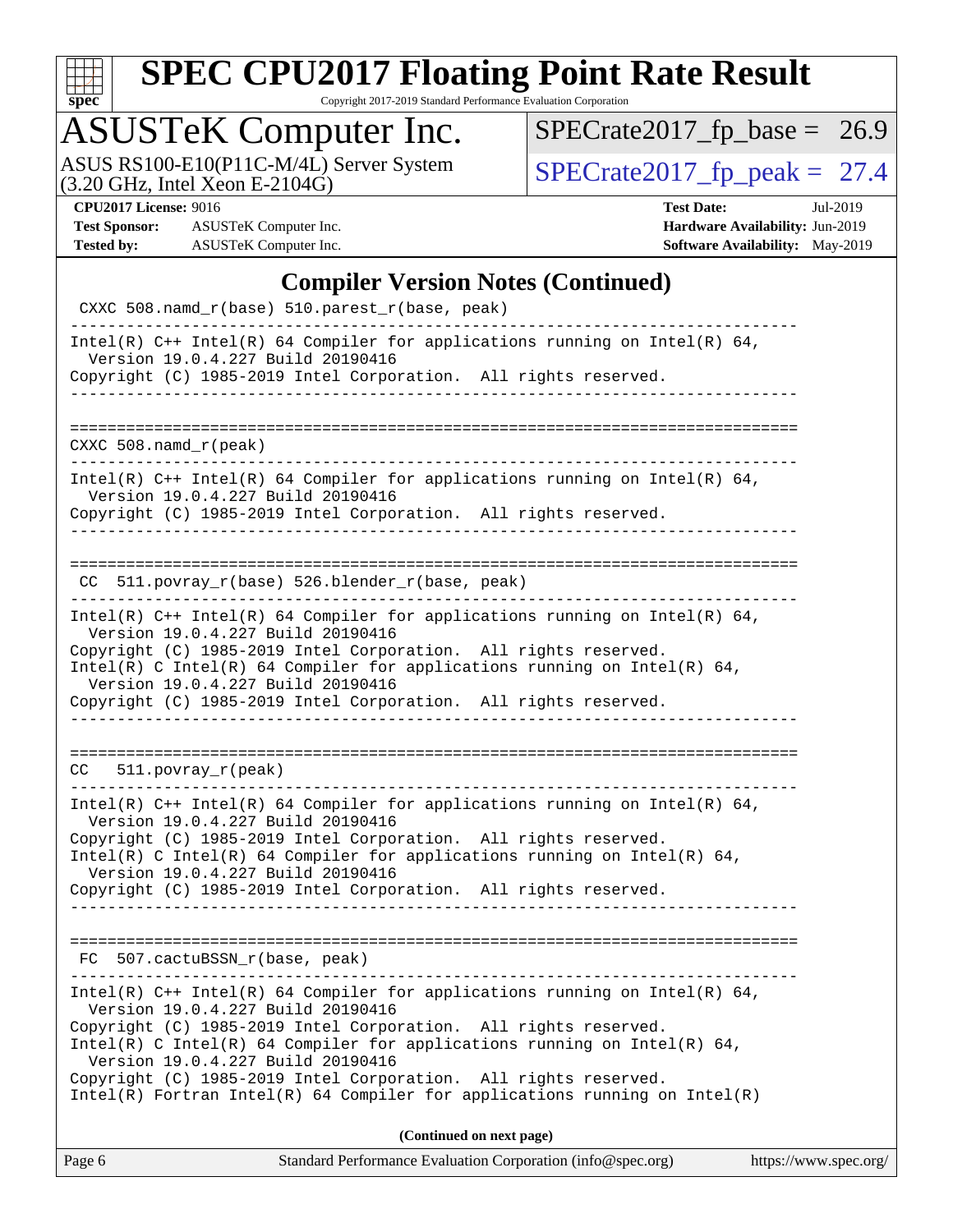

Copyright 2017-2019 Standard Performance Evaluation Corporation

### ASUSTeK Computer Inc.

ASUS RS100-E10(P11C-M/4L) Server System  $(3.20 \text{ GHz}, \text{ Intel Xeon E-2104G})$   $\big| \text{SPECrate2017\_fp\_peak} = 27.4$ 

 $SPECrate2017_fp\_base = 26.9$ 

**[Test Sponsor:](http://www.spec.org/auto/cpu2017/Docs/result-fields.html#TestSponsor)** ASUSTeK Computer Inc. **[Hardware Availability:](http://www.spec.org/auto/cpu2017/Docs/result-fields.html#HardwareAvailability)** Jun-2019 **[Tested by:](http://www.spec.org/auto/cpu2017/Docs/result-fields.html#Testedby)** ASUSTeK Computer Inc. **[Software Availability:](http://www.spec.org/auto/cpu2017/Docs/result-fields.html#SoftwareAvailability)** May-2019

**[CPU2017 License:](http://www.spec.org/auto/cpu2017/Docs/result-fields.html#CPU2017License)** 9016 **[Test Date:](http://www.spec.org/auto/cpu2017/Docs/result-fields.html#TestDate)** Jul-2019

**[Compiler Version Notes \(Continued\)](http://www.spec.org/auto/cpu2017/Docs/result-fields.html#CompilerVersionNotes)**

| $ \mu$ $\ldots$ $\mu$ $\mu$ $\mu$ $\ldots$ $\mu$ $\mu$ $\ldots$<br>64, Version 19.0.4.227 Build 20190416<br>Copyright (C) 1985-2019 Intel Corporation. All rights reserved.<br>_________________________________                                                                                                                                                             |
|------------------------------------------------------------------------------------------------------------------------------------------------------------------------------------------------------------------------------------------------------------------------------------------------------------------------------------------------------------------------------|
| FC 503.bwaves_r(base, peak) 549.fotonik3d_r(base, peak) 554.roms_r(base)                                                                                                                                                                                                                                                                                                     |
| $Intel(R)$ Fortran Intel(R) 64 Compiler for applications running on Intel(R)<br>64, Version 19.0.4.227 Build 20190416<br>Copyright (C) 1985-2019 Intel Corporation. All rights reserved.<br>______________________________________                                                                                                                                           |
| $FC$ 554.roms $r$ (peak)                                                                                                                                                                                                                                                                                                                                                     |
| $Intel(R)$ Fortran Intel(R) 64 Compiler for applications running on Intel(R)<br>64, Version 19.0.4.227 Build 20190416<br>Copyright (C) 1985-2019 Intel Corporation. All rights reserved.                                                                                                                                                                                     |
| $CC$ 521.wrf_r(base) 527.cam4_r(base)                                                                                                                                                                                                                                                                                                                                        |
| Intel(R) Fortran Intel(R) 64 Compiler for applications running on $Intel(R)$<br>64, Version 19.0.4.227 Build 20190416<br>Copyright (C) 1985-2019 Intel Corporation. All rights reserved.<br>Intel(R) C Intel(R) 64 Compiler for applications running on Intel(R) 64,<br>Version 19.0.4.227 Build 20190416<br>Copyright (C) 1985-2019 Intel Corporation. All rights reserved. |
| 521.wrf_r(peak) 527.cam4_r(peak)<br>CC                                                                                                                                                                                                                                                                                                                                       |
| $Intel(R)$ Fortran Intel(R) 64 Compiler for applications running on Intel(R)<br>64, Version 19.0.4.227 Build 20190416<br>Copyright (C) 1985-2019 Intel Corporation. All rights reserved.<br>Intel(R) C Intel(R) 64 Compiler for applications running on Intel(R) 64,<br>Version 19.0.4.227 Build 20190416<br>Copyright (C) 1985-2019 Intel Corporation. All rights reserved. |

### **[Base Compiler Invocation](http://www.spec.org/auto/cpu2017/Docs/result-fields.html#BaseCompilerInvocation)**

[C benchmarks:](http://www.spec.org/auto/cpu2017/Docs/result-fields.html#Cbenchmarks) [icc -m64 -std=c11](http://www.spec.org/cpu2017/results/res2019q3/cpu2017-20190728-16433.flags.html#user_CCbase_intel_icc_64bit_c11_33ee0cdaae7deeeab2a9725423ba97205ce30f63b9926c2519791662299b76a0318f32ddfffdc46587804de3178b4f9328c46fa7c2b0cd779d7a61945c91cd35)

**(Continued on next page)**

Page 7 Standard Performance Evaluation Corporation [\(info@spec.org\)](mailto:info@spec.org) <https://www.spec.org/>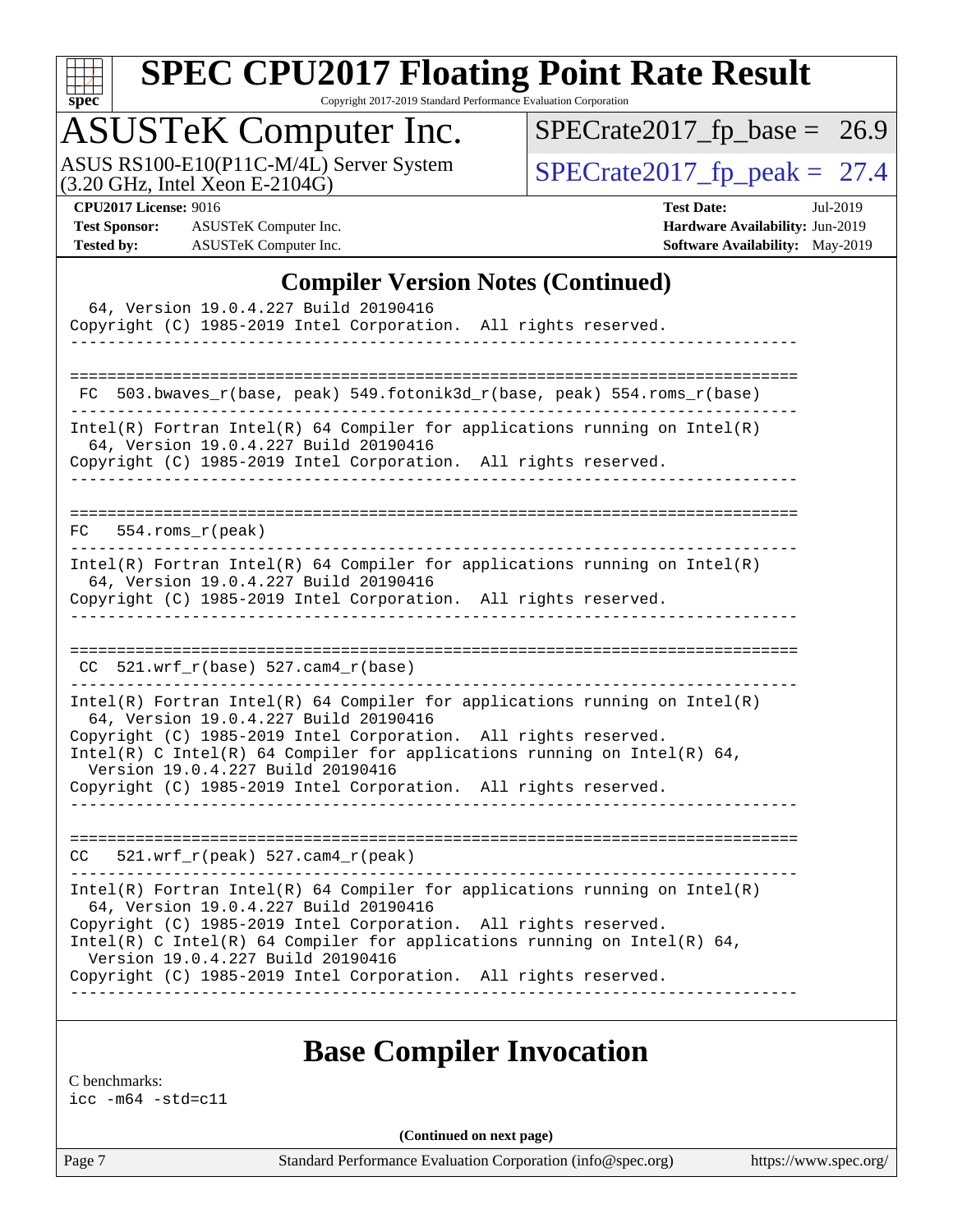

Copyright 2017-2019 Standard Performance Evaluation Corporation

# ASUSTeK Computer Inc.

(3.20 GHz, Intel Xeon E-2104G) ASUS RS100-E10(P11C-M/4L) Server System  $\sqrt{(3.20 \text{ GHz})}$  [SPECrate2017\\_fp\\_peak =](http://www.spec.org/auto/cpu2017/Docs/result-fields.html#SPECrate2017fppeak) 27.4

 $SPECTate2017_fp\_base = 26.9$ 

**[Test Sponsor:](http://www.spec.org/auto/cpu2017/Docs/result-fields.html#TestSponsor)** ASUSTeK Computer Inc. **[Hardware Availability:](http://www.spec.org/auto/cpu2017/Docs/result-fields.html#HardwareAvailability)** Jun-2019 **[Tested by:](http://www.spec.org/auto/cpu2017/Docs/result-fields.html#Testedby)** ASUSTeK Computer Inc. **[Software Availability:](http://www.spec.org/auto/cpu2017/Docs/result-fields.html#SoftwareAvailability)** May-2019

**[CPU2017 License:](http://www.spec.org/auto/cpu2017/Docs/result-fields.html#CPU2017License)** 9016 **[Test Date:](http://www.spec.org/auto/cpu2017/Docs/result-fields.html#TestDate)** Jul-2019

### **[Base Compiler Invocation \(Continued\)](http://www.spec.org/auto/cpu2017/Docs/result-fields.html#BaseCompilerInvocation)**

[C++ benchmarks](http://www.spec.org/auto/cpu2017/Docs/result-fields.html#CXXbenchmarks): [icpc -m64](http://www.spec.org/cpu2017/results/res2019q3/cpu2017-20190728-16433.flags.html#user_CXXbase_intel_icpc_64bit_4ecb2543ae3f1412ef961e0650ca070fec7b7afdcd6ed48761b84423119d1bf6bdf5cad15b44d48e7256388bc77273b966e5eb805aefd121eb22e9299b2ec9d9)

[Fortran benchmarks](http://www.spec.org/auto/cpu2017/Docs/result-fields.html#Fortranbenchmarks): [ifort -m64](http://www.spec.org/cpu2017/results/res2019q3/cpu2017-20190728-16433.flags.html#user_FCbase_intel_ifort_64bit_24f2bb282fbaeffd6157abe4f878425411749daecae9a33200eee2bee2fe76f3b89351d69a8130dd5949958ce389cf37ff59a95e7a40d588e8d3a57e0c3fd751)

[Benchmarks using both Fortran and C:](http://www.spec.org/auto/cpu2017/Docs/result-fields.html#BenchmarksusingbothFortranandC) [ifort -m64](http://www.spec.org/cpu2017/results/res2019q3/cpu2017-20190728-16433.flags.html#user_CC_FCbase_intel_ifort_64bit_24f2bb282fbaeffd6157abe4f878425411749daecae9a33200eee2bee2fe76f3b89351d69a8130dd5949958ce389cf37ff59a95e7a40d588e8d3a57e0c3fd751) [icc -m64 -std=c11](http://www.spec.org/cpu2017/results/res2019q3/cpu2017-20190728-16433.flags.html#user_CC_FCbase_intel_icc_64bit_c11_33ee0cdaae7deeeab2a9725423ba97205ce30f63b9926c2519791662299b76a0318f32ddfffdc46587804de3178b4f9328c46fa7c2b0cd779d7a61945c91cd35)

[Benchmarks using both C and C++](http://www.spec.org/auto/cpu2017/Docs/result-fields.html#BenchmarksusingbothCandCXX): [icpc -m64](http://www.spec.org/cpu2017/results/res2019q3/cpu2017-20190728-16433.flags.html#user_CC_CXXbase_intel_icpc_64bit_4ecb2543ae3f1412ef961e0650ca070fec7b7afdcd6ed48761b84423119d1bf6bdf5cad15b44d48e7256388bc77273b966e5eb805aefd121eb22e9299b2ec9d9) [icc -m64 -std=c11](http://www.spec.org/cpu2017/results/res2019q3/cpu2017-20190728-16433.flags.html#user_CC_CXXbase_intel_icc_64bit_c11_33ee0cdaae7deeeab2a9725423ba97205ce30f63b9926c2519791662299b76a0318f32ddfffdc46587804de3178b4f9328c46fa7c2b0cd779d7a61945c91cd35)

[Benchmarks using Fortran, C, and C++:](http://www.spec.org/auto/cpu2017/Docs/result-fields.html#BenchmarksusingFortranCandCXX) [icpc -m64](http://www.spec.org/cpu2017/results/res2019q3/cpu2017-20190728-16433.flags.html#user_CC_CXX_FCbase_intel_icpc_64bit_4ecb2543ae3f1412ef961e0650ca070fec7b7afdcd6ed48761b84423119d1bf6bdf5cad15b44d48e7256388bc77273b966e5eb805aefd121eb22e9299b2ec9d9) [icc -m64 -std=c11](http://www.spec.org/cpu2017/results/res2019q3/cpu2017-20190728-16433.flags.html#user_CC_CXX_FCbase_intel_icc_64bit_c11_33ee0cdaae7deeeab2a9725423ba97205ce30f63b9926c2519791662299b76a0318f32ddfffdc46587804de3178b4f9328c46fa7c2b0cd779d7a61945c91cd35) [ifort -m64](http://www.spec.org/cpu2017/results/res2019q3/cpu2017-20190728-16433.flags.html#user_CC_CXX_FCbase_intel_ifort_64bit_24f2bb282fbaeffd6157abe4f878425411749daecae9a33200eee2bee2fe76f3b89351d69a8130dd5949958ce389cf37ff59a95e7a40d588e8d3a57e0c3fd751)

### **[Base Portability Flags](http://www.spec.org/auto/cpu2017/Docs/result-fields.html#BasePortabilityFlags)**

 503.bwaves\_r: [-DSPEC\\_LP64](http://www.spec.org/cpu2017/results/res2019q3/cpu2017-20190728-16433.flags.html#suite_basePORTABILITY503_bwaves_r_DSPEC_LP64) 507.cactuBSSN\_r: [-DSPEC\\_LP64](http://www.spec.org/cpu2017/results/res2019q3/cpu2017-20190728-16433.flags.html#suite_basePORTABILITY507_cactuBSSN_r_DSPEC_LP64) 508.namd\_r: [-DSPEC\\_LP64](http://www.spec.org/cpu2017/results/res2019q3/cpu2017-20190728-16433.flags.html#suite_basePORTABILITY508_namd_r_DSPEC_LP64) 510.parest\_r: [-DSPEC\\_LP64](http://www.spec.org/cpu2017/results/res2019q3/cpu2017-20190728-16433.flags.html#suite_basePORTABILITY510_parest_r_DSPEC_LP64) 511.povray\_r: [-DSPEC\\_LP64](http://www.spec.org/cpu2017/results/res2019q3/cpu2017-20190728-16433.flags.html#suite_basePORTABILITY511_povray_r_DSPEC_LP64) 519.lbm\_r: [-DSPEC\\_LP64](http://www.spec.org/cpu2017/results/res2019q3/cpu2017-20190728-16433.flags.html#suite_basePORTABILITY519_lbm_r_DSPEC_LP64) 521.wrf\_r: [-DSPEC\\_LP64](http://www.spec.org/cpu2017/results/res2019q3/cpu2017-20190728-16433.flags.html#suite_basePORTABILITY521_wrf_r_DSPEC_LP64) [-DSPEC\\_CASE\\_FLAG](http://www.spec.org/cpu2017/results/res2019q3/cpu2017-20190728-16433.flags.html#b521.wrf_r_baseCPORTABILITY_DSPEC_CASE_FLAG) [-convert big\\_endian](http://www.spec.org/cpu2017/results/res2019q3/cpu2017-20190728-16433.flags.html#user_baseFPORTABILITY521_wrf_r_convert_big_endian_c3194028bc08c63ac5d04de18c48ce6d347e4e562e8892b8bdbdc0214820426deb8554edfa529a3fb25a586e65a3d812c835984020483e7e73212c4d31a38223) 526.blender\_r: [-DSPEC\\_LP64](http://www.spec.org/cpu2017/results/res2019q3/cpu2017-20190728-16433.flags.html#suite_basePORTABILITY526_blender_r_DSPEC_LP64) [-DSPEC\\_LINUX](http://www.spec.org/cpu2017/results/res2019q3/cpu2017-20190728-16433.flags.html#b526.blender_r_baseCPORTABILITY_DSPEC_LINUX) [-funsigned-char](http://www.spec.org/cpu2017/results/res2019q3/cpu2017-20190728-16433.flags.html#user_baseCPORTABILITY526_blender_r_force_uchar_40c60f00ab013830e2dd6774aeded3ff59883ba5a1fc5fc14077f794d777847726e2a5858cbc7672e36e1b067e7e5c1d9a74f7176df07886a243d7cc18edfe67) 527.cam4\_r: [-DSPEC\\_LP64](http://www.spec.org/cpu2017/results/res2019q3/cpu2017-20190728-16433.flags.html#suite_basePORTABILITY527_cam4_r_DSPEC_LP64) [-DSPEC\\_CASE\\_FLAG](http://www.spec.org/cpu2017/results/res2019q3/cpu2017-20190728-16433.flags.html#b527.cam4_r_baseCPORTABILITY_DSPEC_CASE_FLAG) 538.imagick\_r: [-DSPEC\\_LP64](http://www.spec.org/cpu2017/results/res2019q3/cpu2017-20190728-16433.flags.html#suite_basePORTABILITY538_imagick_r_DSPEC_LP64) 544.nab\_r: [-DSPEC\\_LP64](http://www.spec.org/cpu2017/results/res2019q3/cpu2017-20190728-16433.flags.html#suite_basePORTABILITY544_nab_r_DSPEC_LP64) 549.fotonik3d\_r: [-DSPEC\\_LP64](http://www.spec.org/cpu2017/results/res2019q3/cpu2017-20190728-16433.flags.html#suite_basePORTABILITY549_fotonik3d_r_DSPEC_LP64) 554.roms\_r: [-DSPEC\\_LP64](http://www.spec.org/cpu2017/results/res2019q3/cpu2017-20190728-16433.flags.html#suite_basePORTABILITY554_roms_r_DSPEC_LP64)

### **[Base Optimization Flags](http://www.spec.org/auto/cpu2017/Docs/result-fields.html#BaseOptimizationFlags)**

[C benchmarks](http://www.spec.org/auto/cpu2017/Docs/result-fields.html#Cbenchmarks):

[-xCORE-AVX2](http://www.spec.org/cpu2017/results/res2019q3/cpu2017-20190728-16433.flags.html#user_CCbase_f-xCORE-AVX2) [-ipo](http://www.spec.org/cpu2017/results/res2019q3/cpu2017-20190728-16433.flags.html#user_CCbase_f-ipo) [-O3](http://www.spec.org/cpu2017/results/res2019q3/cpu2017-20190728-16433.flags.html#user_CCbase_f-O3) [-no-prec-div](http://www.spec.org/cpu2017/results/res2019q3/cpu2017-20190728-16433.flags.html#user_CCbase_f-no-prec-div) [-qopt-prefetch](http://www.spec.org/cpu2017/results/res2019q3/cpu2017-20190728-16433.flags.html#user_CCbase_f-qopt-prefetch) [-ffinite-math-only](http://www.spec.org/cpu2017/results/res2019q3/cpu2017-20190728-16433.flags.html#user_CCbase_f_finite_math_only_cb91587bd2077682c4b38af759c288ed7c732db004271a9512da14a4f8007909a5f1427ecbf1a0fb78ff2a814402c6114ac565ca162485bbcae155b5e4258871) [-qopt-mem-layout-trans=4](http://www.spec.org/cpu2017/results/res2019q3/cpu2017-20190728-16433.flags.html#user_CCbase_f-qopt-mem-layout-trans_fa39e755916c150a61361b7846f310bcdf6f04e385ef281cadf3647acec3f0ae266d1a1d22d972a7087a248fd4e6ca390a3634700869573d231a252c784941a8)

#### [C++ benchmarks:](http://www.spec.org/auto/cpu2017/Docs/result-fields.html#CXXbenchmarks)

[-xCORE-AVX2](http://www.spec.org/cpu2017/results/res2019q3/cpu2017-20190728-16433.flags.html#user_CXXbase_f-xCORE-AVX2) [-ipo](http://www.spec.org/cpu2017/results/res2019q3/cpu2017-20190728-16433.flags.html#user_CXXbase_f-ipo) [-O3](http://www.spec.org/cpu2017/results/res2019q3/cpu2017-20190728-16433.flags.html#user_CXXbase_f-O3) [-no-prec-div](http://www.spec.org/cpu2017/results/res2019q3/cpu2017-20190728-16433.flags.html#user_CXXbase_f-no-prec-div) [-qopt-prefetch](http://www.spec.org/cpu2017/results/res2019q3/cpu2017-20190728-16433.flags.html#user_CXXbase_f-qopt-prefetch) [-ffinite-math-only](http://www.spec.org/cpu2017/results/res2019q3/cpu2017-20190728-16433.flags.html#user_CXXbase_f_finite_math_only_cb91587bd2077682c4b38af759c288ed7c732db004271a9512da14a4f8007909a5f1427ecbf1a0fb78ff2a814402c6114ac565ca162485bbcae155b5e4258871) [-qopt-mem-layout-trans=4](http://www.spec.org/cpu2017/results/res2019q3/cpu2017-20190728-16433.flags.html#user_CXXbase_f-qopt-mem-layout-trans_fa39e755916c150a61361b7846f310bcdf6f04e385ef281cadf3647acec3f0ae266d1a1d22d972a7087a248fd4e6ca390a3634700869573d231a252c784941a8)

**(Continued on next page)**

Page 8 Standard Performance Evaluation Corporation [\(info@spec.org\)](mailto:info@spec.org) <https://www.spec.org/>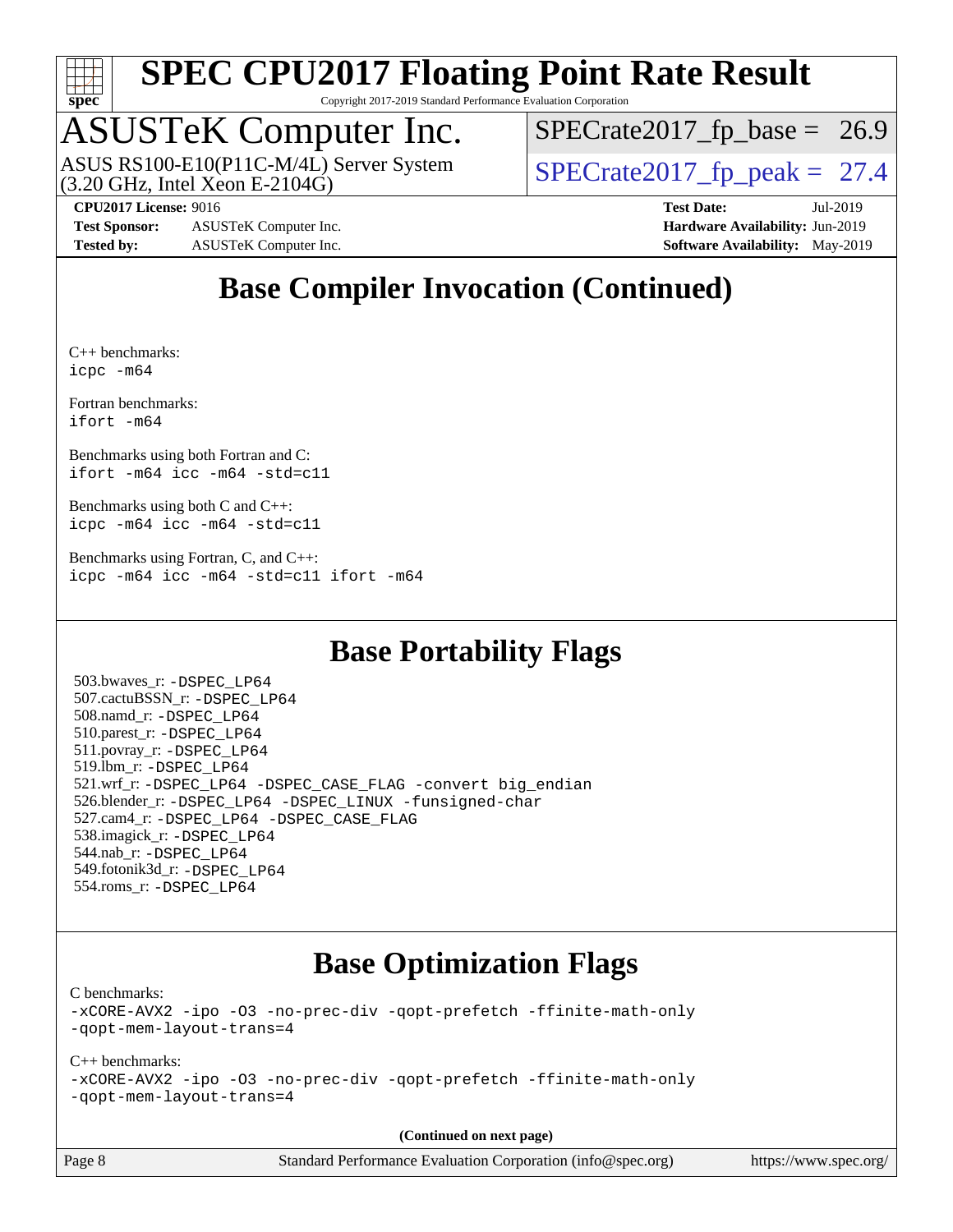

Copyright 2017-2019 Standard Performance Evaluation Corporation

# ASUSTeK Computer Inc.

(3.20 GHz, Intel Xeon E-2104G) ASUS RS100-E10(P11C-M/4L) Server System  $\boxed{\text{SPECrate2017\_fp\_peak = 27.4}}$ 

 $SPECrate2017_fp\_base = 26.9$ 

**[Test Sponsor:](http://www.spec.org/auto/cpu2017/Docs/result-fields.html#TestSponsor)** ASUSTeK Computer Inc. **[Hardware Availability:](http://www.spec.org/auto/cpu2017/Docs/result-fields.html#HardwareAvailability)** Jun-2019 **[Tested by:](http://www.spec.org/auto/cpu2017/Docs/result-fields.html#Testedby)** ASUSTeK Computer Inc. **[Software Availability:](http://www.spec.org/auto/cpu2017/Docs/result-fields.html#SoftwareAvailability)** May-2019

**[CPU2017 License:](http://www.spec.org/auto/cpu2017/Docs/result-fields.html#CPU2017License)** 9016 **[Test Date:](http://www.spec.org/auto/cpu2017/Docs/result-fields.html#TestDate)** Jul-2019

### **[Base Optimization Flags \(Continued\)](http://www.spec.org/auto/cpu2017/Docs/result-fields.html#BaseOptimizationFlags)**

[Fortran benchmarks](http://www.spec.org/auto/cpu2017/Docs/result-fields.html#Fortranbenchmarks):

[-xCORE-AVX2](http://www.spec.org/cpu2017/results/res2019q3/cpu2017-20190728-16433.flags.html#user_FCbase_f-xCORE-AVX2) [-ipo](http://www.spec.org/cpu2017/results/res2019q3/cpu2017-20190728-16433.flags.html#user_FCbase_f-ipo) [-O3](http://www.spec.org/cpu2017/results/res2019q3/cpu2017-20190728-16433.flags.html#user_FCbase_f-O3) [-no-prec-div](http://www.spec.org/cpu2017/results/res2019q3/cpu2017-20190728-16433.flags.html#user_FCbase_f-no-prec-div) [-qopt-prefetch](http://www.spec.org/cpu2017/results/res2019q3/cpu2017-20190728-16433.flags.html#user_FCbase_f-qopt-prefetch) [-ffinite-math-only](http://www.spec.org/cpu2017/results/res2019q3/cpu2017-20190728-16433.flags.html#user_FCbase_f_finite_math_only_cb91587bd2077682c4b38af759c288ed7c732db004271a9512da14a4f8007909a5f1427ecbf1a0fb78ff2a814402c6114ac565ca162485bbcae155b5e4258871) [-qopt-mem-layout-trans=4](http://www.spec.org/cpu2017/results/res2019q3/cpu2017-20190728-16433.flags.html#user_FCbase_f-qopt-mem-layout-trans_fa39e755916c150a61361b7846f310bcdf6f04e385ef281cadf3647acec3f0ae266d1a1d22d972a7087a248fd4e6ca390a3634700869573d231a252c784941a8) [-auto](http://www.spec.org/cpu2017/results/res2019q3/cpu2017-20190728-16433.flags.html#user_FCbase_f-auto) [-nostandard-realloc-lhs](http://www.spec.org/cpu2017/results/res2019q3/cpu2017-20190728-16433.flags.html#user_FCbase_f_2003_std_realloc_82b4557e90729c0f113870c07e44d33d6f5a304b4f63d4c15d2d0f1fab99f5daaed73bdb9275d9ae411527f28b936061aa8b9c8f2d63842963b95c9dd6426b8a) [-align array32byte](http://www.spec.org/cpu2017/results/res2019q3/cpu2017-20190728-16433.flags.html#user_FCbase_align_array32byte_b982fe038af199962ba9a80c053b8342c548c85b40b8e86eb3cc33dee0d7986a4af373ac2d51c3f7cf710a18d62fdce2948f201cd044323541f22fc0fffc51b6)

[Benchmarks using both Fortran and C](http://www.spec.org/auto/cpu2017/Docs/result-fields.html#BenchmarksusingbothFortranandC): [-xCORE-AVX2](http://www.spec.org/cpu2017/results/res2019q3/cpu2017-20190728-16433.flags.html#user_CC_FCbase_f-xCORE-AVX2) [-ipo](http://www.spec.org/cpu2017/results/res2019q3/cpu2017-20190728-16433.flags.html#user_CC_FCbase_f-ipo) [-O3](http://www.spec.org/cpu2017/results/res2019q3/cpu2017-20190728-16433.flags.html#user_CC_FCbase_f-O3) [-no-prec-div](http://www.spec.org/cpu2017/results/res2019q3/cpu2017-20190728-16433.flags.html#user_CC_FCbase_f-no-prec-div) [-qopt-prefetch](http://www.spec.org/cpu2017/results/res2019q3/cpu2017-20190728-16433.flags.html#user_CC_FCbase_f-qopt-prefetch) [-ffinite-math-only](http://www.spec.org/cpu2017/results/res2019q3/cpu2017-20190728-16433.flags.html#user_CC_FCbase_f_finite_math_only_cb91587bd2077682c4b38af759c288ed7c732db004271a9512da14a4f8007909a5f1427ecbf1a0fb78ff2a814402c6114ac565ca162485bbcae155b5e4258871) [-qopt-mem-layout-trans=4](http://www.spec.org/cpu2017/results/res2019q3/cpu2017-20190728-16433.flags.html#user_CC_FCbase_f-qopt-mem-layout-trans_fa39e755916c150a61361b7846f310bcdf6f04e385ef281cadf3647acec3f0ae266d1a1d22d972a7087a248fd4e6ca390a3634700869573d231a252c784941a8) [-auto](http://www.spec.org/cpu2017/results/res2019q3/cpu2017-20190728-16433.flags.html#user_CC_FCbase_f-auto) [-nostandard-realloc-lhs](http://www.spec.org/cpu2017/results/res2019q3/cpu2017-20190728-16433.flags.html#user_CC_FCbase_f_2003_std_realloc_82b4557e90729c0f113870c07e44d33d6f5a304b4f63d4c15d2d0f1fab99f5daaed73bdb9275d9ae411527f28b936061aa8b9c8f2d63842963b95c9dd6426b8a) [-align array32byte](http://www.spec.org/cpu2017/results/res2019q3/cpu2017-20190728-16433.flags.html#user_CC_FCbase_align_array32byte_b982fe038af199962ba9a80c053b8342c548c85b40b8e86eb3cc33dee0d7986a4af373ac2d51c3f7cf710a18d62fdce2948f201cd044323541f22fc0fffc51b6)

[Benchmarks using both C and C++](http://www.spec.org/auto/cpu2017/Docs/result-fields.html#BenchmarksusingbothCandCXX): [-xCORE-AVX2](http://www.spec.org/cpu2017/results/res2019q3/cpu2017-20190728-16433.flags.html#user_CC_CXXbase_f-xCORE-AVX2) [-ipo](http://www.spec.org/cpu2017/results/res2019q3/cpu2017-20190728-16433.flags.html#user_CC_CXXbase_f-ipo) [-O3](http://www.spec.org/cpu2017/results/res2019q3/cpu2017-20190728-16433.flags.html#user_CC_CXXbase_f-O3) [-no-prec-div](http://www.spec.org/cpu2017/results/res2019q3/cpu2017-20190728-16433.flags.html#user_CC_CXXbase_f-no-prec-div) [-qopt-prefetch](http://www.spec.org/cpu2017/results/res2019q3/cpu2017-20190728-16433.flags.html#user_CC_CXXbase_f-qopt-prefetch) [-ffinite-math-only](http://www.spec.org/cpu2017/results/res2019q3/cpu2017-20190728-16433.flags.html#user_CC_CXXbase_f_finite_math_only_cb91587bd2077682c4b38af759c288ed7c732db004271a9512da14a4f8007909a5f1427ecbf1a0fb78ff2a814402c6114ac565ca162485bbcae155b5e4258871) [-qopt-mem-layout-trans=4](http://www.spec.org/cpu2017/results/res2019q3/cpu2017-20190728-16433.flags.html#user_CC_CXXbase_f-qopt-mem-layout-trans_fa39e755916c150a61361b7846f310bcdf6f04e385ef281cadf3647acec3f0ae266d1a1d22d972a7087a248fd4e6ca390a3634700869573d231a252c784941a8)

[Benchmarks using Fortran, C, and C++:](http://www.spec.org/auto/cpu2017/Docs/result-fields.html#BenchmarksusingFortranCandCXX)

[-xCORE-AVX2](http://www.spec.org/cpu2017/results/res2019q3/cpu2017-20190728-16433.flags.html#user_CC_CXX_FCbase_f-xCORE-AVX2) [-ipo](http://www.spec.org/cpu2017/results/res2019q3/cpu2017-20190728-16433.flags.html#user_CC_CXX_FCbase_f-ipo) [-O3](http://www.spec.org/cpu2017/results/res2019q3/cpu2017-20190728-16433.flags.html#user_CC_CXX_FCbase_f-O3) [-no-prec-div](http://www.spec.org/cpu2017/results/res2019q3/cpu2017-20190728-16433.flags.html#user_CC_CXX_FCbase_f-no-prec-div) [-qopt-prefetch](http://www.spec.org/cpu2017/results/res2019q3/cpu2017-20190728-16433.flags.html#user_CC_CXX_FCbase_f-qopt-prefetch) [-ffinite-math-only](http://www.spec.org/cpu2017/results/res2019q3/cpu2017-20190728-16433.flags.html#user_CC_CXX_FCbase_f_finite_math_only_cb91587bd2077682c4b38af759c288ed7c732db004271a9512da14a4f8007909a5f1427ecbf1a0fb78ff2a814402c6114ac565ca162485bbcae155b5e4258871) [-qopt-mem-layout-trans=4](http://www.spec.org/cpu2017/results/res2019q3/cpu2017-20190728-16433.flags.html#user_CC_CXX_FCbase_f-qopt-mem-layout-trans_fa39e755916c150a61361b7846f310bcdf6f04e385ef281cadf3647acec3f0ae266d1a1d22d972a7087a248fd4e6ca390a3634700869573d231a252c784941a8) [-auto](http://www.spec.org/cpu2017/results/res2019q3/cpu2017-20190728-16433.flags.html#user_CC_CXX_FCbase_f-auto) [-nostandard-realloc-lhs](http://www.spec.org/cpu2017/results/res2019q3/cpu2017-20190728-16433.flags.html#user_CC_CXX_FCbase_f_2003_std_realloc_82b4557e90729c0f113870c07e44d33d6f5a304b4f63d4c15d2d0f1fab99f5daaed73bdb9275d9ae411527f28b936061aa8b9c8f2d63842963b95c9dd6426b8a) [-align array32byte](http://www.spec.org/cpu2017/results/res2019q3/cpu2017-20190728-16433.flags.html#user_CC_CXX_FCbase_align_array32byte_b982fe038af199962ba9a80c053b8342c548c85b40b8e86eb3cc33dee0d7986a4af373ac2d51c3f7cf710a18d62fdce2948f201cd044323541f22fc0fffc51b6)

### **[Peak Compiler Invocation](http://www.spec.org/auto/cpu2017/Docs/result-fields.html#PeakCompilerInvocation)**

[C benchmarks](http://www.spec.org/auto/cpu2017/Docs/result-fields.html#Cbenchmarks): [icc -m64 -std=c11](http://www.spec.org/cpu2017/results/res2019q3/cpu2017-20190728-16433.flags.html#user_CCpeak_intel_icc_64bit_c11_33ee0cdaae7deeeab2a9725423ba97205ce30f63b9926c2519791662299b76a0318f32ddfffdc46587804de3178b4f9328c46fa7c2b0cd779d7a61945c91cd35)

[C++ benchmarks:](http://www.spec.org/auto/cpu2017/Docs/result-fields.html#CXXbenchmarks) [icpc -m64](http://www.spec.org/cpu2017/results/res2019q3/cpu2017-20190728-16433.flags.html#user_CXXpeak_intel_icpc_64bit_4ecb2543ae3f1412ef961e0650ca070fec7b7afdcd6ed48761b84423119d1bf6bdf5cad15b44d48e7256388bc77273b966e5eb805aefd121eb22e9299b2ec9d9)

[Fortran benchmarks](http://www.spec.org/auto/cpu2017/Docs/result-fields.html#Fortranbenchmarks): [ifort -m64](http://www.spec.org/cpu2017/results/res2019q3/cpu2017-20190728-16433.flags.html#user_FCpeak_intel_ifort_64bit_24f2bb282fbaeffd6157abe4f878425411749daecae9a33200eee2bee2fe76f3b89351d69a8130dd5949958ce389cf37ff59a95e7a40d588e8d3a57e0c3fd751)

[Benchmarks using both Fortran and C](http://www.spec.org/auto/cpu2017/Docs/result-fields.html#BenchmarksusingbothFortranandC): [ifort -m64](http://www.spec.org/cpu2017/results/res2019q3/cpu2017-20190728-16433.flags.html#user_CC_FCpeak_intel_ifort_64bit_24f2bb282fbaeffd6157abe4f878425411749daecae9a33200eee2bee2fe76f3b89351d69a8130dd5949958ce389cf37ff59a95e7a40d588e8d3a57e0c3fd751) [icc -m64 -std=c11](http://www.spec.org/cpu2017/results/res2019q3/cpu2017-20190728-16433.flags.html#user_CC_FCpeak_intel_icc_64bit_c11_33ee0cdaae7deeeab2a9725423ba97205ce30f63b9926c2519791662299b76a0318f32ddfffdc46587804de3178b4f9328c46fa7c2b0cd779d7a61945c91cd35)

[Benchmarks using both C and C++](http://www.spec.org/auto/cpu2017/Docs/result-fields.html#BenchmarksusingbothCandCXX): [icpc -m64](http://www.spec.org/cpu2017/results/res2019q3/cpu2017-20190728-16433.flags.html#user_CC_CXXpeak_intel_icpc_64bit_4ecb2543ae3f1412ef961e0650ca070fec7b7afdcd6ed48761b84423119d1bf6bdf5cad15b44d48e7256388bc77273b966e5eb805aefd121eb22e9299b2ec9d9) [icc -m64 -std=c11](http://www.spec.org/cpu2017/results/res2019q3/cpu2017-20190728-16433.flags.html#user_CC_CXXpeak_intel_icc_64bit_c11_33ee0cdaae7deeeab2a9725423ba97205ce30f63b9926c2519791662299b76a0318f32ddfffdc46587804de3178b4f9328c46fa7c2b0cd779d7a61945c91cd35)

[Benchmarks using Fortran, C, and C++:](http://www.spec.org/auto/cpu2017/Docs/result-fields.html#BenchmarksusingFortranCandCXX) [icpc -m64](http://www.spec.org/cpu2017/results/res2019q3/cpu2017-20190728-16433.flags.html#user_CC_CXX_FCpeak_intel_icpc_64bit_4ecb2543ae3f1412ef961e0650ca070fec7b7afdcd6ed48761b84423119d1bf6bdf5cad15b44d48e7256388bc77273b966e5eb805aefd121eb22e9299b2ec9d9) [icc -m64 -std=c11](http://www.spec.org/cpu2017/results/res2019q3/cpu2017-20190728-16433.flags.html#user_CC_CXX_FCpeak_intel_icc_64bit_c11_33ee0cdaae7deeeab2a9725423ba97205ce30f63b9926c2519791662299b76a0318f32ddfffdc46587804de3178b4f9328c46fa7c2b0cd779d7a61945c91cd35) [ifort -m64](http://www.spec.org/cpu2017/results/res2019q3/cpu2017-20190728-16433.flags.html#user_CC_CXX_FCpeak_intel_ifort_64bit_24f2bb282fbaeffd6157abe4f878425411749daecae9a33200eee2bee2fe76f3b89351d69a8130dd5949958ce389cf37ff59a95e7a40d588e8d3a57e0c3fd751)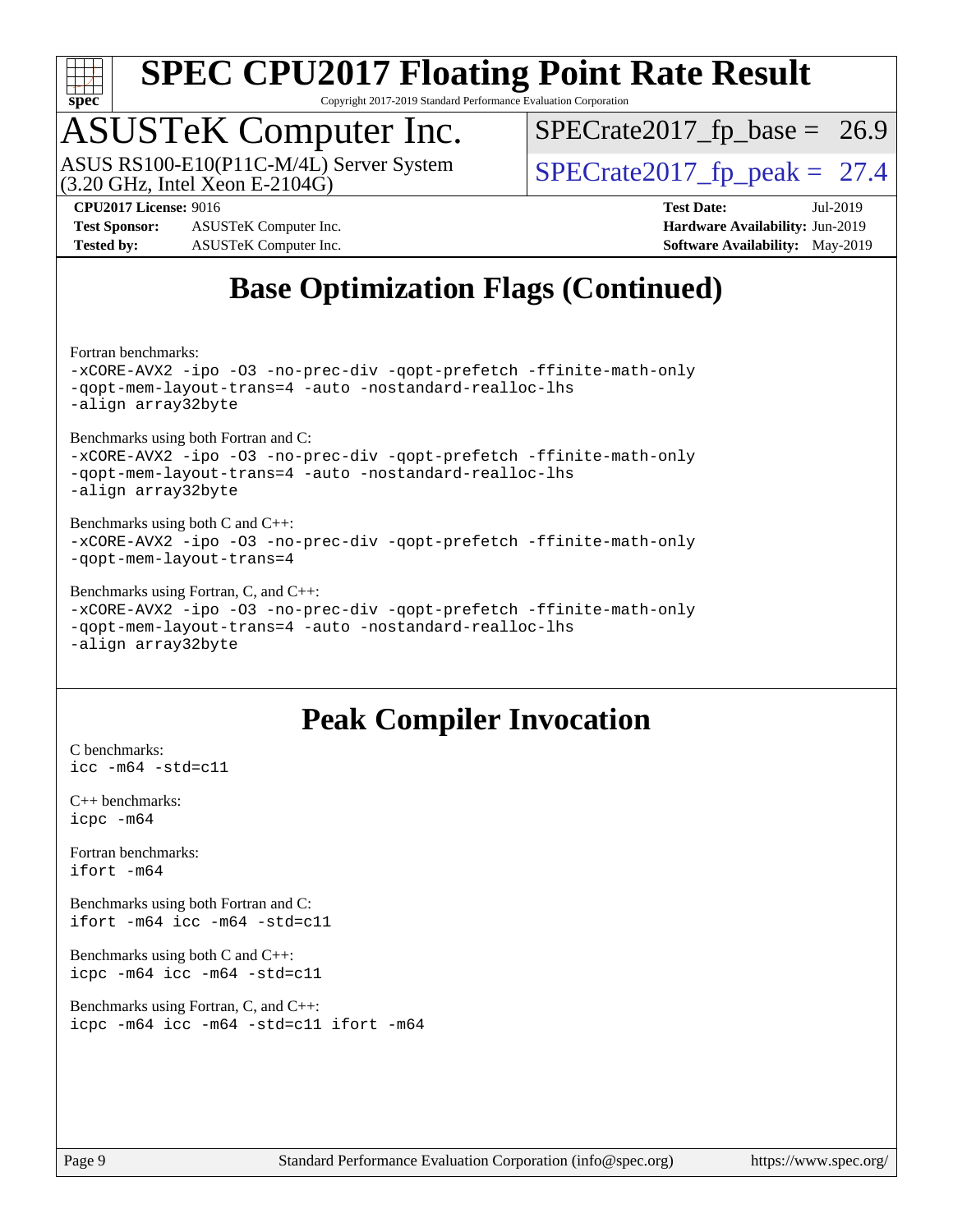

Copyright 2017-2019 Standard Performance Evaluation Corporation

### ASUSTeK Computer Inc.

ASUS RS100-E10(P11C-M/4L) Server System<br>(3.20 GHz, Intel Xeon E-2104G)

 $SPECTate 2017_fp\_peak = 27.4$  $SPECTate2017_fp\_base = 26.9$ 

**[Test Sponsor:](http://www.spec.org/auto/cpu2017/Docs/result-fields.html#TestSponsor)** ASUSTeK Computer Inc. **[Hardware Availability:](http://www.spec.org/auto/cpu2017/Docs/result-fields.html#HardwareAvailability)** Jun-2019 **[Tested by:](http://www.spec.org/auto/cpu2017/Docs/result-fields.html#Testedby)** ASUSTeK Computer Inc. **[Software Availability:](http://www.spec.org/auto/cpu2017/Docs/result-fields.html#SoftwareAvailability)** May-2019

**[CPU2017 License:](http://www.spec.org/auto/cpu2017/Docs/result-fields.html#CPU2017License)** 9016 **[Test Date:](http://www.spec.org/auto/cpu2017/Docs/result-fields.html#TestDate)** Jul-2019

### **[Peak Portability Flags](http://www.spec.org/auto/cpu2017/Docs/result-fields.html#PeakPortabilityFlags)**

Same as Base Portability Flags

### **[Peak Optimization Flags](http://www.spec.org/auto/cpu2017/Docs/result-fields.html#PeakOptimizationFlags)**

[C benchmarks](http://www.spec.org/auto/cpu2017/Docs/result-fields.html#Cbenchmarks):

 519.lbm\_r: [-prof-gen](http://www.spec.org/cpu2017/results/res2019q3/cpu2017-20190728-16433.flags.html#user_peakPASS1_CFLAGSPASS1_LDFLAGS519_lbm_r_prof_gen_5aa4926d6013ddb2a31985c654b3eb18169fc0c6952a63635c234f711e6e63dd76e94ad52365559451ec499a2cdb89e4dc58ba4c67ef54ca681ffbe1461d6b36)(pass 1) [-prof-use](http://www.spec.org/cpu2017/results/res2019q3/cpu2017-20190728-16433.flags.html#user_peakPASS2_CFLAGSPASS2_LDFLAGS519_lbm_r_prof_use_1a21ceae95f36a2b53c25747139a6c16ca95bd9def2a207b4f0849963b97e94f5260e30a0c64f4bb623698870e679ca08317ef8150905d41bd88c6f78df73f19)(pass 2) [-ipo](http://www.spec.org/cpu2017/results/res2019q3/cpu2017-20190728-16433.flags.html#user_peakPASS1_COPTIMIZEPASS2_COPTIMIZE519_lbm_r_f-ipo) [-xCORE-AVX2](http://www.spec.org/cpu2017/results/res2019q3/cpu2017-20190728-16433.flags.html#user_peakPASS2_COPTIMIZE519_lbm_r_f-xCORE-AVX2) [-O3](http://www.spec.org/cpu2017/results/res2019q3/cpu2017-20190728-16433.flags.html#user_peakPASS1_COPTIMIZEPASS2_COPTIMIZE519_lbm_r_f-O3) [-no-prec-div](http://www.spec.org/cpu2017/results/res2019q3/cpu2017-20190728-16433.flags.html#user_peakPASS1_COPTIMIZEPASS2_COPTIMIZE519_lbm_r_f-no-prec-div) [-qopt-prefetch](http://www.spec.org/cpu2017/results/res2019q3/cpu2017-20190728-16433.flags.html#user_peakPASS1_COPTIMIZEPASS2_COPTIMIZE519_lbm_r_f-qopt-prefetch) [-ffinite-math-only](http://www.spec.org/cpu2017/results/res2019q3/cpu2017-20190728-16433.flags.html#user_peakPASS1_COPTIMIZEPASS2_COPTIMIZE519_lbm_r_f_finite_math_only_cb91587bd2077682c4b38af759c288ed7c732db004271a9512da14a4f8007909a5f1427ecbf1a0fb78ff2a814402c6114ac565ca162485bbcae155b5e4258871) [-qopt-mem-layout-trans=4](http://www.spec.org/cpu2017/results/res2019q3/cpu2017-20190728-16433.flags.html#user_peakPASS1_COPTIMIZEPASS2_COPTIMIZE519_lbm_r_f-qopt-mem-layout-trans_fa39e755916c150a61361b7846f310bcdf6f04e385ef281cadf3647acec3f0ae266d1a1d22d972a7087a248fd4e6ca390a3634700869573d231a252c784941a8)

 538.imagick\_r: [-xCORE-AVX2](http://www.spec.org/cpu2017/results/res2019q3/cpu2017-20190728-16433.flags.html#user_peakCOPTIMIZE538_imagick_r_f-xCORE-AVX2) [-ipo](http://www.spec.org/cpu2017/results/res2019q3/cpu2017-20190728-16433.flags.html#user_peakCOPTIMIZE538_imagick_r_f-ipo) [-O3](http://www.spec.org/cpu2017/results/res2019q3/cpu2017-20190728-16433.flags.html#user_peakCOPTIMIZE538_imagick_r_f-O3) [-no-prec-div](http://www.spec.org/cpu2017/results/res2019q3/cpu2017-20190728-16433.flags.html#user_peakCOPTIMIZE538_imagick_r_f-no-prec-div) [-qopt-prefetch](http://www.spec.org/cpu2017/results/res2019q3/cpu2017-20190728-16433.flags.html#user_peakCOPTIMIZE538_imagick_r_f-qopt-prefetch) [-ffinite-math-only](http://www.spec.org/cpu2017/results/res2019q3/cpu2017-20190728-16433.flags.html#user_peakCOPTIMIZE538_imagick_r_f_finite_math_only_cb91587bd2077682c4b38af759c288ed7c732db004271a9512da14a4f8007909a5f1427ecbf1a0fb78ff2a814402c6114ac565ca162485bbcae155b5e4258871) [-qopt-mem-layout-trans=4](http://www.spec.org/cpu2017/results/res2019q3/cpu2017-20190728-16433.flags.html#user_peakCOPTIMIZE538_imagick_r_f-qopt-mem-layout-trans_fa39e755916c150a61361b7846f310bcdf6f04e385ef281cadf3647acec3f0ae266d1a1d22d972a7087a248fd4e6ca390a3634700869573d231a252c784941a8)

544.nab\_r: Same as 538.imagick\_r

[C++ benchmarks:](http://www.spec.org/auto/cpu2017/Docs/result-fields.html#CXXbenchmarks)

```
 508.namd_r: -prof-gen(pass 1) -prof-use(pass 2) -ipo -xCORE-AVX2 -O3
-no-prec-div -qopt-prefetch -ffinite-math-only
-qopt-mem-layout-trans=4
```
 510.parest\_r: [-xCORE-AVX2](http://www.spec.org/cpu2017/results/res2019q3/cpu2017-20190728-16433.flags.html#user_peakCXXOPTIMIZE510_parest_r_f-xCORE-AVX2) [-ipo](http://www.spec.org/cpu2017/results/res2019q3/cpu2017-20190728-16433.flags.html#user_peakCXXOPTIMIZE510_parest_r_f-ipo) [-O3](http://www.spec.org/cpu2017/results/res2019q3/cpu2017-20190728-16433.flags.html#user_peakCXXOPTIMIZE510_parest_r_f-O3) [-no-prec-div](http://www.spec.org/cpu2017/results/res2019q3/cpu2017-20190728-16433.flags.html#user_peakCXXOPTIMIZE510_parest_r_f-no-prec-div) [-qopt-prefetch](http://www.spec.org/cpu2017/results/res2019q3/cpu2017-20190728-16433.flags.html#user_peakCXXOPTIMIZE510_parest_r_f-qopt-prefetch) [-ffinite-math-only](http://www.spec.org/cpu2017/results/res2019q3/cpu2017-20190728-16433.flags.html#user_peakCXXOPTIMIZE510_parest_r_f_finite_math_only_cb91587bd2077682c4b38af759c288ed7c732db004271a9512da14a4f8007909a5f1427ecbf1a0fb78ff2a814402c6114ac565ca162485bbcae155b5e4258871) [-qopt-mem-layout-trans=4](http://www.spec.org/cpu2017/results/res2019q3/cpu2017-20190728-16433.flags.html#user_peakCXXOPTIMIZE510_parest_r_f-qopt-mem-layout-trans_fa39e755916c150a61361b7846f310bcdf6f04e385ef281cadf3647acec3f0ae266d1a1d22d972a7087a248fd4e6ca390a3634700869573d231a252c784941a8)

[Fortran benchmarks](http://www.spec.org/auto/cpu2017/Docs/result-fields.html#Fortranbenchmarks):

 503.bwaves\_r: [-xCORE-AVX2](http://www.spec.org/cpu2017/results/res2019q3/cpu2017-20190728-16433.flags.html#user_peakFOPTIMIZE503_bwaves_r_f-xCORE-AVX2) [-ipo](http://www.spec.org/cpu2017/results/res2019q3/cpu2017-20190728-16433.flags.html#user_peakFOPTIMIZE503_bwaves_r_f-ipo) [-O3](http://www.spec.org/cpu2017/results/res2019q3/cpu2017-20190728-16433.flags.html#user_peakFOPTIMIZE503_bwaves_r_f-O3) [-no-prec-div](http://www.spec.org/cpu2017/results/res2019q3/cpu2017-20190728-16433.flags.html#user_peakFOPTIMIZE503_bwaves_r_f-no-prec-div) [-qopt-prefetch](http://www.spec.org/cpu2017/results/res2019q3/cpu2017-20190728-16433.flags.html#user_peakFOPTIMIZE503_bwaves_r_f-qopt-prefetch) [-ffinite-math-only](http://www.spec.org/cpu2017/results/res2019q3/cpu2017-20190728-16433.flags.html#user_peakFOPTIMIZE503_bwaves_r_f_finite_math_only_cb91587bd2077682c4b38af759c288ed7c732db004271a9512da14a4f8007909a5f1427ecbf1a0fb78ff2a814402c6114ac565ca162485bbcae155b5e4258871) [-qopt-mem-layout-trans=4](http://www.spec.org/cpu2017/results/res2019q3/cpu2017-20190728-16433.flags.html#user_peakFOPTIMIZE503_bwaves_r_f-qopt-mem-layout-trans_fa39e755916c150a61361b7846f310bcdf6f04e385ef281cadf3647acec3f0ae266d1a1d22d972a7087a248fd4e6ca390a3634700869573d231a252c784941a8) [-auto](http://www.spec.org/cpu2017/results/res2019q3/cpu2017-20190728-16433.flags.html#user_peakFOPTIMIZE503_bwaves_r_f-auto) [-nostandard-realloc-lhs](http://www.spec.org/cpu2017/results/res2019q3/cpu2017-20190728-16433.flags.html#user_peakEXTRA_FOPTIMIZE503_bwaves_r_f_2003_std_realloc_82b4557e90729c0f113870c07e44d33d6f5a304b4f63d4c15d2d0f1fab99f5daaed73bdb9275d9ae411527f28b936061aa8b9c8f2d63842963b95c9dd6426b8a) [-align array32byte](http://www.spec.org/cpu2017/results/res2019q3/cpu2017-20190728-16433.flags.html#user_peakEXTRA_FOPTIMIZE503_bwaves_r_align_array32byte_b982fe038af199962ba9a80c053b8342c548c85b40b8e86eb3cc33dee0d7986a4af373ac2d51c3f7cf710a18d62fdce2948f201cd044323541f22fc0fffc51b6)

549.fotonik3d\_r: Same as 503.bwaves\_r

 554.roms\_r: [-prof-gen](http://www.spec.org/cpu2017/results/res2019q3/cpu2017-20190728-16433.flags.html#user_peakPASS1_FFLAGSPASS1_LDFLAGS554_roms_r_prof_gen_5aa4926d6013ddb2a31985c654b3eb18169fc0c6952a63635c234f711e6e63dd76e94ad52365559451ec499a2cdb89e4dc58ba4c67ef54ca681ffbe1461d6b36)(pass 1) [-prof-use](http://www.spec.org/cpu2017/results/res2019q3/cpu2017-20190728-16433.flags.html#user_peakPASS2_FFLAGSPASS2_LDFLAGS554_roms_r_prof_use_1a21ceae95f36a2b53c25747139a6c16ca95bd9def2a207b4f0849963b97e94f5260e30a0c64f4bb623698870e679ca08317ef8150905d41bd88c6f78df73f19)(pass 2) [-ipo](http://www.spec.org/cpu2017/results/res2019q3/cpu2017-20190728-16433.flags.html#user_peakPASS1_FOPTIMIZEPASS2_FOPTIMIZE554_roms_r_f-ipo) [-xCORE-AVX2](http://www.spec.org/cpu2017/results/res2019q3/cpu2017-20190728-16433.flags.html#user_peakPASS2_FOPTIMIZE554_roms_r_f-xCORE-AVX2) [-O3](http://www.spec.org/cpu2017/results/res2019q3/cpu2017-20190728-16433.flags.html#user_peakPASS1_FOPTIMIZEPASS2_FOPTIMIZE554_roms_r_f-O3) [-no-prec-div](http://www.spec.org/cpu2017/results/res2019q3/cpu2017-20190728-16433.flags.html#user_peakPASS1_FOPTIMIZEPASS2_FOPTIMIZE554_roms_r_f-no-prec-div) [-qopt-prefetch](http://www.spec.org/cpu2017/results/res2019q3/cpu2017-20190728-16433.flags.html#user_peakPASS1_FOPTIMIZEPASS2_FOPTIMIZE554_roms_r_f-qopt-prefetch) [-ffinite-math-only](http://www.spec.org/cpu2017/results/res2019q3/cpu2017-20190728-16433.flags.html#user_peakPASS1_FOPTIMIZEPASS2_FOPTIMIZE554_roms_r_f_finite_math_only_cb91587bd2077682c4b38af759c288ed7c732db004271a9512da14a4f8007909a5f1427ecbf1a0fb78ff2a814402c6114ac565ca162485bbcae155b5e4258871) [-qopt-mem-layout-trans=4](http://www.spec.org/cpu2017/results/res2019q3/cpu2017-20190728-16433.flags.html#user_peakPASS1_FOPTIMIZEPASS2_FOPTIMIZE554_roms_r_f-qopt-mem-layout-trans_fa39e755916c150a61361b7846f310bcdf6f04e385ef281cadf3647acec3f0ae266d1a1d22d972a7087a248fd4e6ca390a3634700869573d231a252c784941a8) [-auto](http://www.spec.org/cpu2017/results/res2019q3/cpu2017-20190728-16433.flags.html#user_peakPASS2_FOPTIMIZE554_roms_r_f-auto) [-nostandard-realloc-lhs](http://www.spec.org/cpu2017/results/res2019q3/cpu2017-20190728-16433.flags.html#user_peakEXTRA_FOPTIMIZE554_roms_r_f_2003_std_realloc_82b4557e90729c0f113870c07e44d33d6f5a304b4f63d4c15d2d0f1fab99f5daaed73bdb9275d9ae411527f28b936061aa8b9c8f2d63842963b95c9dd6426b8a) [-align array32byte](http://www.spec.org/cpu2017/results/res2019q3/cpu2017-20190728-16433.flags.html#user_peakEXTRA_FOPTIMIZE554_roms_r_align_array32byte_b982fe038af199962ba9a80c053b8342c548c85b40b8e86eb3cc33dee0d7986a4af373ac2d51c3f7cf710a18d62fdce2948f201cd044323541f22fc0fffc51b6)

[Benchmarks using both Fortran and C](http://www.spec.org/auto/cpu2017/Docs/result-fields.html#BenchmarksusingbothFortranandC):

```
-prof-gen(pass 1) -prof-use(pass 2) -ipo -xCORE-AVX2 -O3
-no-prec-div -qopt-prefetch -ffinite-math-only
-qopt-mem-layout-trans=4 -auto -nostandard-realloc-lhs
-align array32byte
```
**(Continued on next page)**